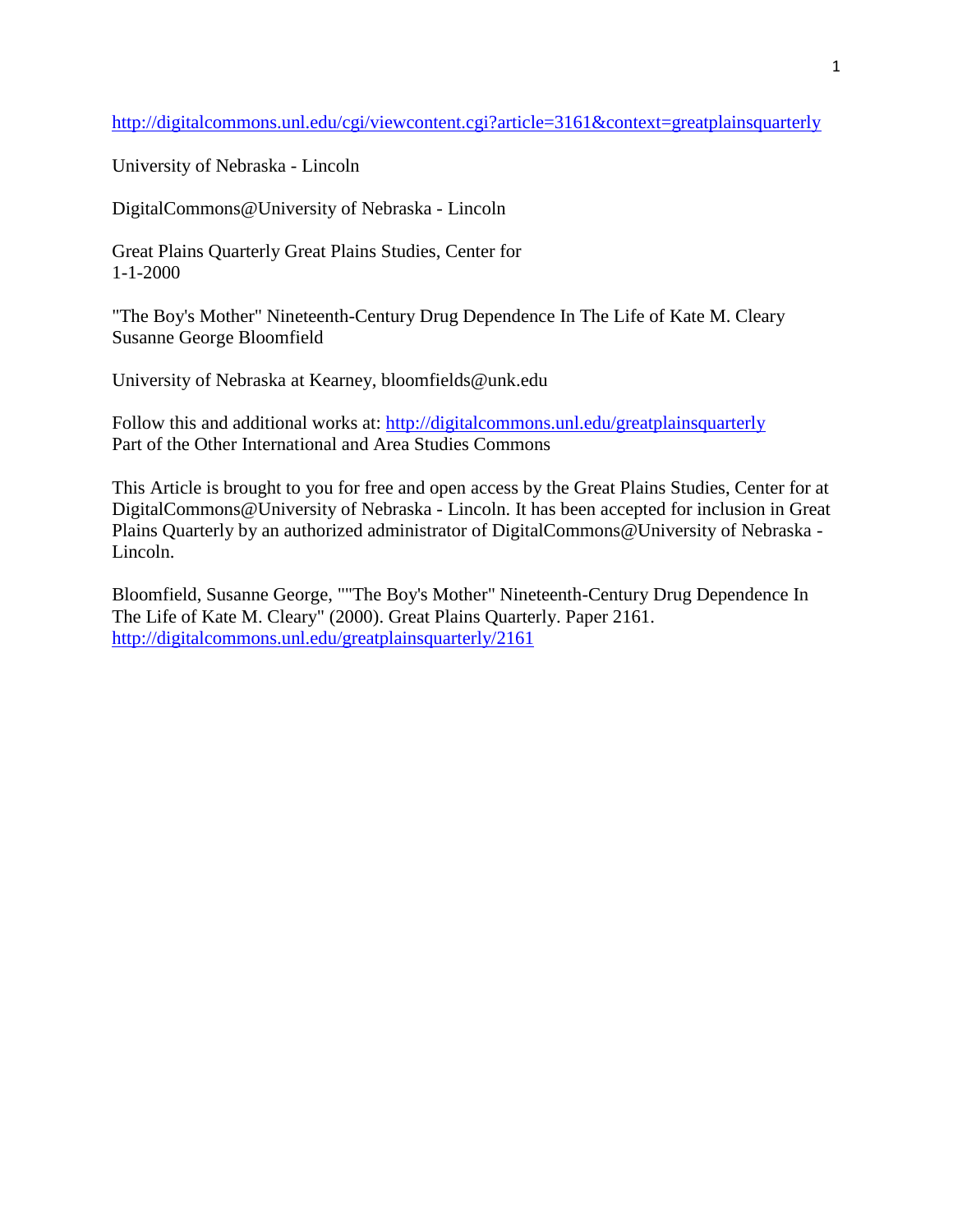## **"THE BOY'S MOTHER": NINETEENTH CENTURY DRUG DEPENDENCE IN THE LIFE OF KATE M. CLEARY**

## SUSANNE GEORGE BLOOMFIELD

(Susanne George Bloomfield is Professor of English at the University of Nebraska at Kearney specializing in literature of the American West. Her books include The Adventures of the Woman Homesteader: The Life and Letters of Elinore Pruitt Stewart and Kate M. Cleary: A Literary Life with Selected Works. Dr. Bloomfield has earned the 1998 Mari Sandoz Award from the Nebraska Library Association and the 1998 Susan Koppelman award from the Woman's Causus of the Popular Culture Assocation.)

Beginning at age fourteen, Kate McPhelim Cleary published voluminously in turn-of-thecenturyAmerican periodicals and newspapers. The daughter of Irish immigrants, she was born in New Brunswick, Canada, in 1863. Her father died when she was young, and her mother moved the family back to Ireland for a short time before immigrating to Philadelphia. In 1880 the McPhelim family-Kate, her mother Margaret, and her two brothers-relocated to Chicago where they supported themselves by writing. There, Kate McPhelim met and married Michael Cleary. In 1884 the newlyweds, along with Kate's mother, moved to recently established Hubbell, Nebraska, where they lived for fourteen years. The Clearys had six children but lost two daughters within a three-month period, one to typhoid fever and the other possibly to polio. The family returned to Chicago in 1898, where they struggled financially to survive.

Throughout her life, Cleary's writing helped to support her family. Her most memorable stories, essays, and poems describe the Nebraska frontier at the end of the century, especially the lives of small-town pioneers. Although some of her stories and sketches are bleakly naturalistic, others present a comic, often satiric, look at Midwestern society. Her mystery novel, Like a Gallant Lady, published by Way and Williams in 1897, stirred controversy in Nebraska over its depiction of the state and its inhabitants.

When Cleary died in 1905 at age 42, Chicago newspapers lauded her as "one of the bestknown magazine writers in the country. Her pen products were frequently seen in the leading periodicals and her name was well-established before the public." However, the subhead lines added a teaser: "Recently Held to Be Sane by a Court.'" Further reports of her death proclaimed, "For years she had been a victim of the drug habit and had been detained in the Elgin asylum for the insane, but had been released." Not until the last line of the sensational news story detailing all of the events leading up to her death did the reporter note that "sickness led to the use of drugs and the breaking down of her health." The sensational accounts of Cleary's death echo Victorian sentiment against drug and alcohol dependence. These cultural attitudes, as well as the state of late-nineteenth-century medical practices, burdened and eventually destroyed Cleary's literary career just as it was reaching its full potential.

According to family history, Cleary's morphine addiction began after the birth of daughter Vera Valentine, her fifth child, on 14 February 1894. Cleary became gravely ill with the dreaded puerperal fever, or childbed fever, the most common cause of maternal mortality. A severe postpartum infection, puerperal fever was often introduced to birthing women through doctors who brought communicable diseases on their hands, clothing, and instruments.2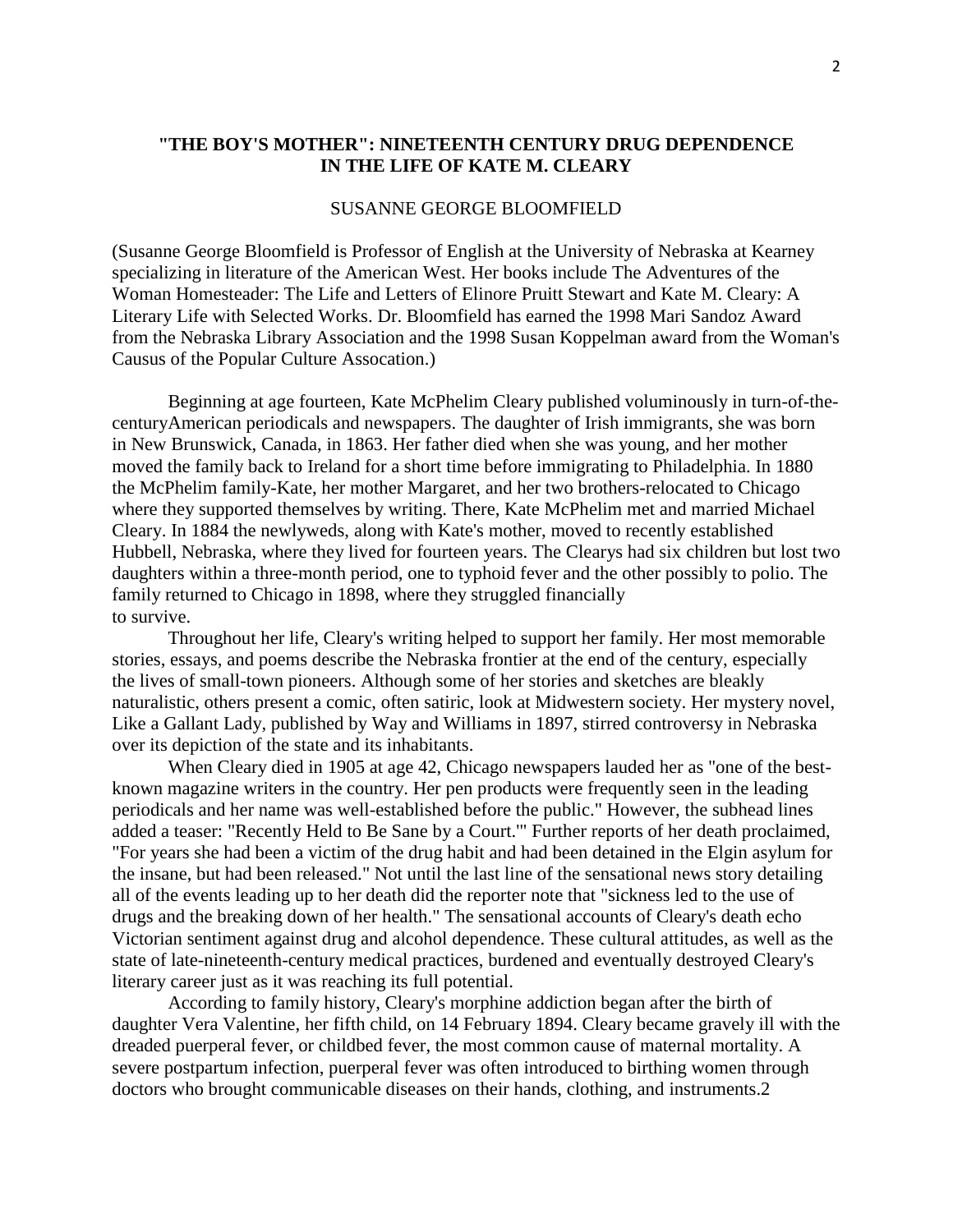Symptoms that Cleary endured would have included an elevated temperature, inflammation, vomiting, fits of shivering, severe headaches, and, perhaps, delirium.

Michael wired their friends, Robert and Elia Peattie of Omaha, to send a trained nurse to Hubbell to assist in her recovery. On the Plains, especially in the remote, rural regions, hospitals were mostly nonexistent. Clarkson Memorial Hospital, completed in 1883, and Omaha Medical and Surgical Institute, built in 1891, were the first hospitals to operate in Nebraska. Morrow Hospital in Seward, the only hospital west of Lincoln and Omaha, did not open its doors until 1900.4 Fortunately, the Clearys were able to afford a private-duty nurse to minister to Kate's needs. Elia, who had reported on Omaha's new hospitals in her position as editorial writer for the Omaha World-Herald, would have had good connections in the medical world. By the late 1900s, nursing schools linked to hospitals had become more common, although the label of "private duty nurse" could apply to anyone who chose to assume it. No uniform licensing laws differentiated between those who graduated from a formal training school, those who had once worked at a hospital, or someone with experience but no formal education or hospital connections.5

Cleary's condition worsened, and on 24 February Peattie wrote to Cleary: "the letter I got this morning tells me that you are still suffering from fever, and that bad nursing was the cause. I can imagine the gruesome particulars." The details to which Peattie alluded could have been a painful delivery, probably with forceps, and the more agonizing, misdirected treatments afterward.

Disagreement and confusion about the causes and cures of puerperal fever was prevalent among doctors around the world in the late 1900s. Many nineteenth-century doctors still mistakenly believed that decaying organic matter within the genital tract could be blamed for the disease, referring to it as "endogenous" or already present in the woman's body.6 For example, in Dr. J. H. Kellogg's 1883 handbook, Ladies' Guide in Health and Disease, Girlhood, Maidenhood, Wifehood, Motherhood, he wrote that "severe fever following confinement is usually the result of absorption into the system of some of the products of decomposition taking place in the generative passages."7 Many doctors, personally and professionally threatened, supported this popular belief, blaming childbed fever on self-infection.8 Thus, the logical treatment was to douche the vagina with powerful antiseptics at or before the onset of labor. However, this not only caused harm to delicate tissues but also "increased the risk of infection and produced the additional risk of poisoning by strong antiseptics, especially mercurial preparations. "91. N. Reed, in his 1882 Encyclopedia of Health and Home, recommended treatments that included hourly vaginal injections of harsh carbolic acid.10

Other turn-of-the-century doctors, however, such as physician, teacher, and poet Oliver Wendell Holmes, dean of the Harvard Medical School, believed in the contagion or "exogenous" theory. II Holmes came to the "plain conclusion that the physician and the disease entered, hand in hand, into the chamber of the unsuspecting patient."12 In his now famous but once controversial essay presented at the Boston Society for Medical Improvement and published in the New England Quarterly Journal of Medicine, Holmes demanded that "the time has come when the existence of a private pestilence in the sphere of a single physician should be looked upon not as a misfortune but a crime."13

Dr. P. B. Saur, in her 1888 handbook Maternity: A Book for Every Wife and Mother, wrote that the major cause of puerperal fever was often a result of "instrumental or difficult labor ... as conveyed by the persons and dresses of the attendants of the patients, even after the exercise of great caution."14 Thus, forceps, invented at the beginning of the eighteenth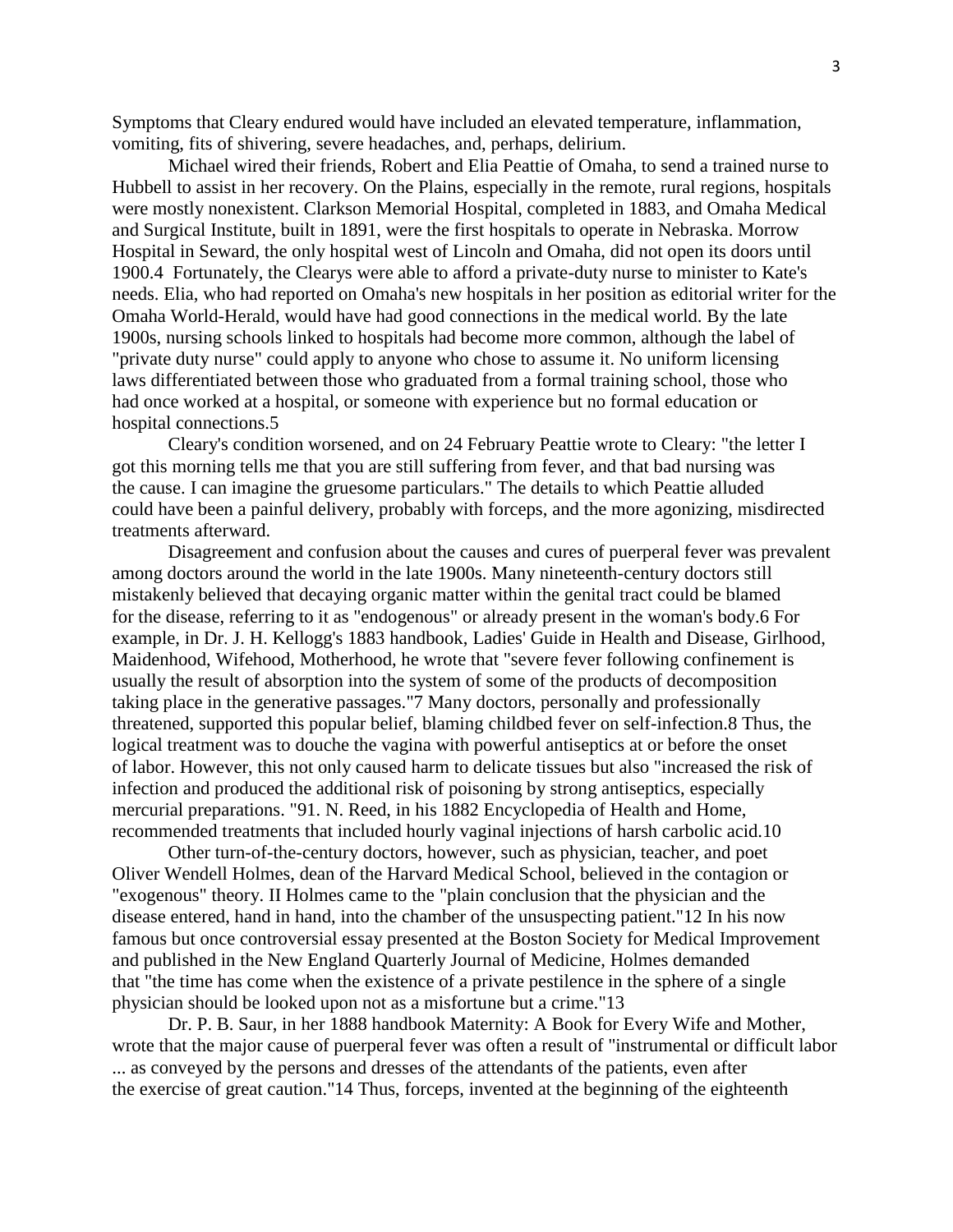century, were a major culprit for spreading childbed fever. Some physicians used metallic forceps in half of their deliveries, causing "epidemics" of childbed fever within a community, especially small towns. I5

Alexander Fleming's discovery of penicillin in 1928 would have a major impact on the treatment of infection, but it was not until after the introduction of antibiotics in 1936- 37 and their use in the general population after World War II that deaths from puerperal fever became increasingly rare. 16 Unfortunately for Cleary, this discovery was not soon enough, and by the end of March, she was still dangerously ill.

According to local historians, Hubbell, Nebraska, had two practitioners, Dr. Ames and Dr. Wilcox. It is not known which of the two was Cleary's physician, nor what was the medical background of either one. Albert F. Tyler in History of Medicine in Nebraska states that "Not all of the men who practiced the healing art here in the early days were graduates of medical colleges." He interviewed Dr. G. O. Remy of Ainsworth, Nebraska, who explained, "When I arrived in Ainsworth on June 24, 1884, there was one graduate doctor here, one who had had one term at Iowa City, and one who had received no medical training at all, except what he received behind a drug counter in a store in Omaha." This, notes Tyler, was typical of the situation in every county in the state.17

Up until 1881, no medical laws of any kind existed in Nebraska. After that, a person could practice medicine provided that he "had been engaged in practice for a living continuously for ten years," the last two in Nebraska, or if that person held "a diploma from a legally chartered medical school" and registered that diploma with the county clerk. In addition, anyone who had "attended one course of lectures in a chartered medical college" and had practiced in the state three years could register and receive a certificate. A new bill was enacted in 1891 that provided for a state board of health and mandated that all newcomers "possess a diploma from a legally chartered college requiring three terms of lectures of nine months each."I8

However, the fact that a doctor had obtained a degree from a medical school did not guarantee adequate preparation. In the 1870s and 1880s, according to Kenneth M. Ludmerer in Learning to Heal, "the consequences of the growth of the country's educational system were still scarcely felt in the nation's medical schools." Few medical students were college graduates, and the overall quality of students studying medicine did not improve until the end of the century.19

Not only did many students arrive poorly prepared in the medical sciences, but they were often poorly taught. In a classic study by Abraham Flexner, Medical Education in the United States and Canada, he describes a typical course as late as 1910:

The professor is a busy physician or surgeon. He lectures to ill prepared students for one hour a few times weekly, in a huge amphitheater, showing a bone between his finger-tips or eloquently describing an organ which no one but the professor directly sees .... In the afternoon "demonstrators" supervise the dissecting, where eight or ten inexpert boys hack away at a cadaver until it is reduced to shreds."20

Because of the absence of strong licensing laws, explains Ludmerer, low-quality medical schools continued to exist until 1910, with few safeguards as to who could practice medicine. 21 Although the better medical schools were improving, "low-grade schools proliferated and prospered in the years immediately before the turn of the century," states William G. Rothstein in American Physicians in the Nineteenth Century, because "medicine had become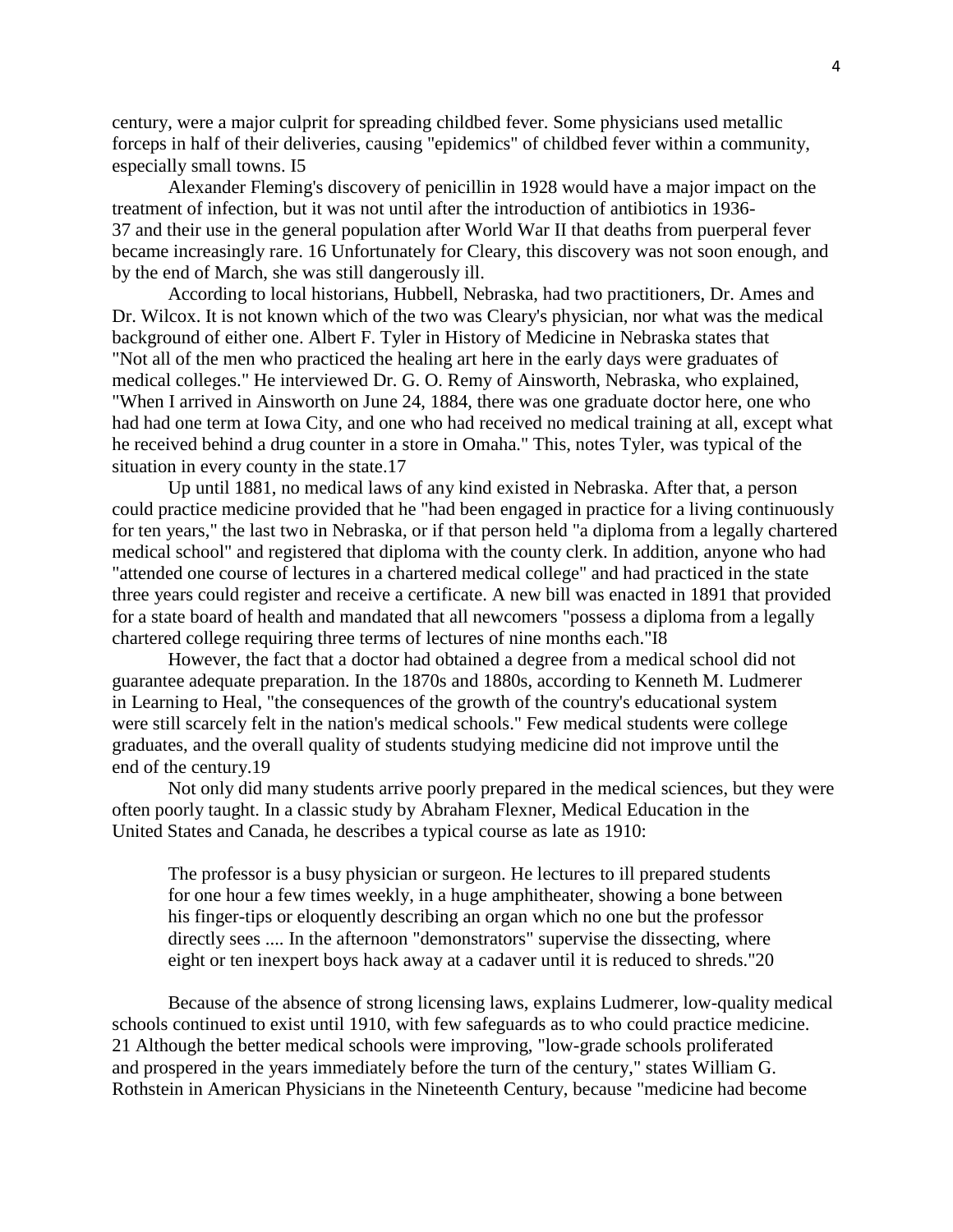a attractive and popular vocation."22

Drugs for medical therapy were readily available through the local druggist and by mail order. By the middle of the nineteenth century, morphine had become the preferred treatment for a wide variety of ailments, especially for women.23 Beginning in the 1860s, doctors commonly prescribed it for nearly everything, including neurasthenia, headache, and "female complaints," particularly dysmenorrhea (difficult or painful menstruation) and uterine and ovarian complications24 as well as for relief during labor.25

With the invention of the hypodermic syringe, the administration of morphine became even more popular. "By 1880 practically every American physician owned a syringe, and the new option of giving a morphine injection, with its powerful and rapid ability to relieve pain and produce euphoria, transformed medical practice."26 Injected hypodermically, most often subcutaneously, the morphine did not cause the unpleasant gastric side effects of the drug ingested by mouth, it was more economical, and it took effect more rapidly.27 More important, pain relief was stronger, producing an almost immediate sense of well being. "A syringe of morphine was, in a very real sense, a magic wand," states David Courtwright in Dark Paradise. "Though it could cure little, it could relieve anything; doctors and patients alike were tempted to overuse."28 Many physicians at the turn of the century were wary of the dangers. Dr. H. H. Kane in his 1880 book, The Hypodermic Injection of Morphia, warned that there was "no plan of medication that has been so carelessly used and thoroughly abused; and no therapeutic discovery that has been so great a blessing and so great a curse to mankind as the hypodermic injection of morphia."29

One curse of morphine injections was that it heightened the risk of dependence. If the patient was administered the drug continuously over a period of ten to fourteen days, addiction would begin. Too often, many nineteenth-century physicians either left the morphine and syringe with the patients or told them the name of the medication. Thus, many would continue the drug after the prescription expired.30

The American public, however, was aware of the addictive properties of morphine. Beginning in 1870, warnings about morphine addiction appeared regularly in speeches, books, and journal articles.3! Dr. Kellogg, alarmed at increased consumption of the drug, admonished his readers that "the greatest of all causes of this enormous increase in the habit within the last few years is its reckless and uncalled-for use in medicine."32 The number of morphine addicts in a particular area depended in part on the background and conscientiousness of the local doctor. One Hubbell doctor, local historians state, not only was a morphine addict himself but had a reputation for addicting his patients. In addition, druggists in the nineteenth century were notoriously eager to supply an addict: "opium and morphine were their bread and butter, and there is no steadier customer than an addict."33

Countless multidrug patent medicines, containing morphine, laudanum, cocaine, heroin, and alcohol, easily purchased through the mail or at any general store, appealed to women living in isolated frontier communities. The nostrums promised to cure every conceivable disease, especially "female complaints." Even as late as 1897, the Sears and Roebuck catalog offered laudanum, a mixture of opium and alcohol, for about six cents an ounce, and endorsed their own "White Star Secret Liquor Cure," an opium product to be mixed with a gentleman's coffee after dinner. On 7 October 1905, Collier's Magazine began a series of fiery articles by Samuel Hopkins Adams that exposed the contents of fraudulent patent-medicine cures for alcohol and drug addiction. His meticulous research showed that most of the purported cures contained large quantities of the substance they were professing to cure.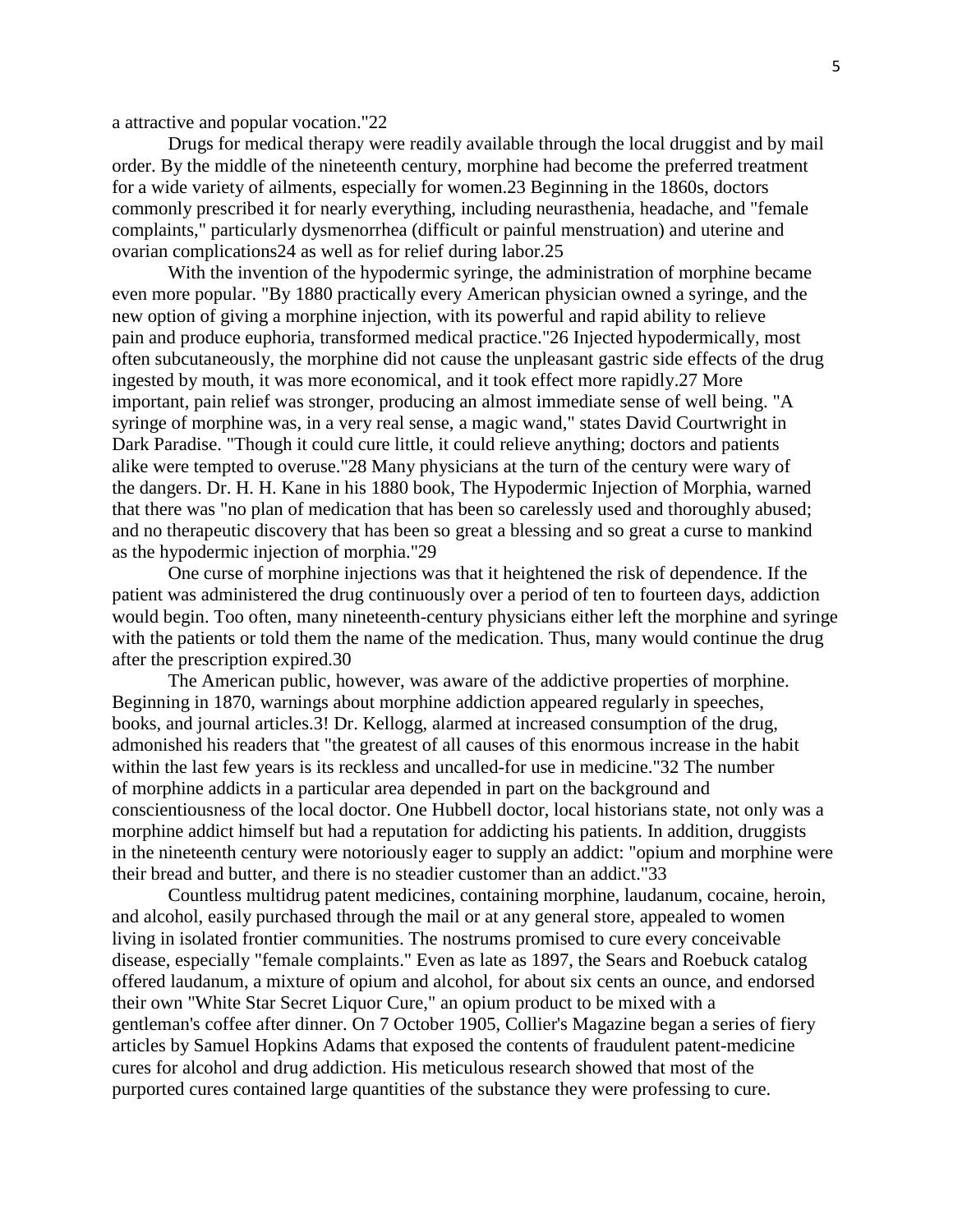More alarming, the contents of the "cure" were not listed and were sometimes even denied by the manufacturers.

Cleary, gravely ill, had few medical alternatives in her isolated village on the Nebraska-Kansas border. She gratefully accepted the professional care of Nurse Randall from Omaha, and, we assume, the relief-bringing morphine medications of her doctor. William Rosser Cobbe, in the portrayal of his own morphine habit in Doctor Judas (1895), describes metaphorically the first morphine injection he received from his doctor when he was ill: "A million years would not eradicate the recollection of the first flash of the truth upon a brain that had been clouded by fever. ... A noble river flowed through a lovely valley, flashing its brilliants regally as it overrode the eternal rocks that sought to impede its progress."34 The immediate relief of the morphine not only helped Cleary endure the pain while her body set about healing itself, but it also calmed her anxieties about the well-being of her family.

The most powerful effect of morphine on the body is in the way the mind perceives pain. The drug has a "euphoric" sensation, that is, a lessening of emotional distress and an emotional distancing from the immediate environment that usually lasts from three to six hours. Dr. T. D. Crothers explained the symptoms in Morphinism (1902): first a "dullness [sic] of the senses, and then obliteration of pain followed by serenity, comfort, and rest. Later a tendency to sleep, and, after a short period of unconsciousness, a quiet wakeful season follows. Later the head begins to ache, and nausea and depression come on."35 The 1994 American Psychiatric Association manual describes the effects of morphine intoxication as "initial euphoria followed by apathy, dysphoria, psychomotor agitation or retardation, impaired judgment, or impaired social or occupational functioning" accompanied by slurred speech and impaired attention or memory.36

If Cleary's early use of morphine was intermittent or in small amounts, these symptoms would not have been as pronounced. Crothers noted that "many persons use morphin [sic] in small and irregular doses depending upon conditions of pain or temporary distress. Used in this way, the addiction may go on for a long time."37 Virginia Berridge and Griffith Edwards in Opium and the People (1987), agree that a moderate, stable addict could live for years without any personal or physical deterioration on the same level dosage of the drug.38

However, many people at the turn-of-the-century believed that moderate addicts were as diseased as uncontrolled addicts were. Since public attitudes often influence individual lives, Erich Goode explains in Drugs in American Society, "We must therefore examine the social climate surrounding drug use in order to understand its causes."39 At the beginning of the nineteenth century, regular users of opiates were accepted in their communities. Rarely classified as deviant and in need of professional treatment, society viewed the drug addict as an unfortunate victim. The popular disease theory of addiction, proclaimed in 1871 by the American Association for the Study and Cure of Inebriety and supported by experts like T. D. Crothers, affected American attitudes. Addiction became defined as a disease and classified in terms of individual personality deviancy and biological determinism.4o Suddenly a medical specialization, doctors encouraged the new concept of "scientific" intervention, even if "the addict lived a normal life in every other respect."41

When many specialists grouped opium with alcohol under the scientific concept of "inebriation," the drug began to be viewed in the context of the temperance and prohibitionist movement, and medicine became linked to morality. Thus, good health depended upon selfcontrol, upon the willpower of the addicts to cure themselves. To some, the inability to overcome addiction indicated a malfunction of the brain, a form of mental illness, even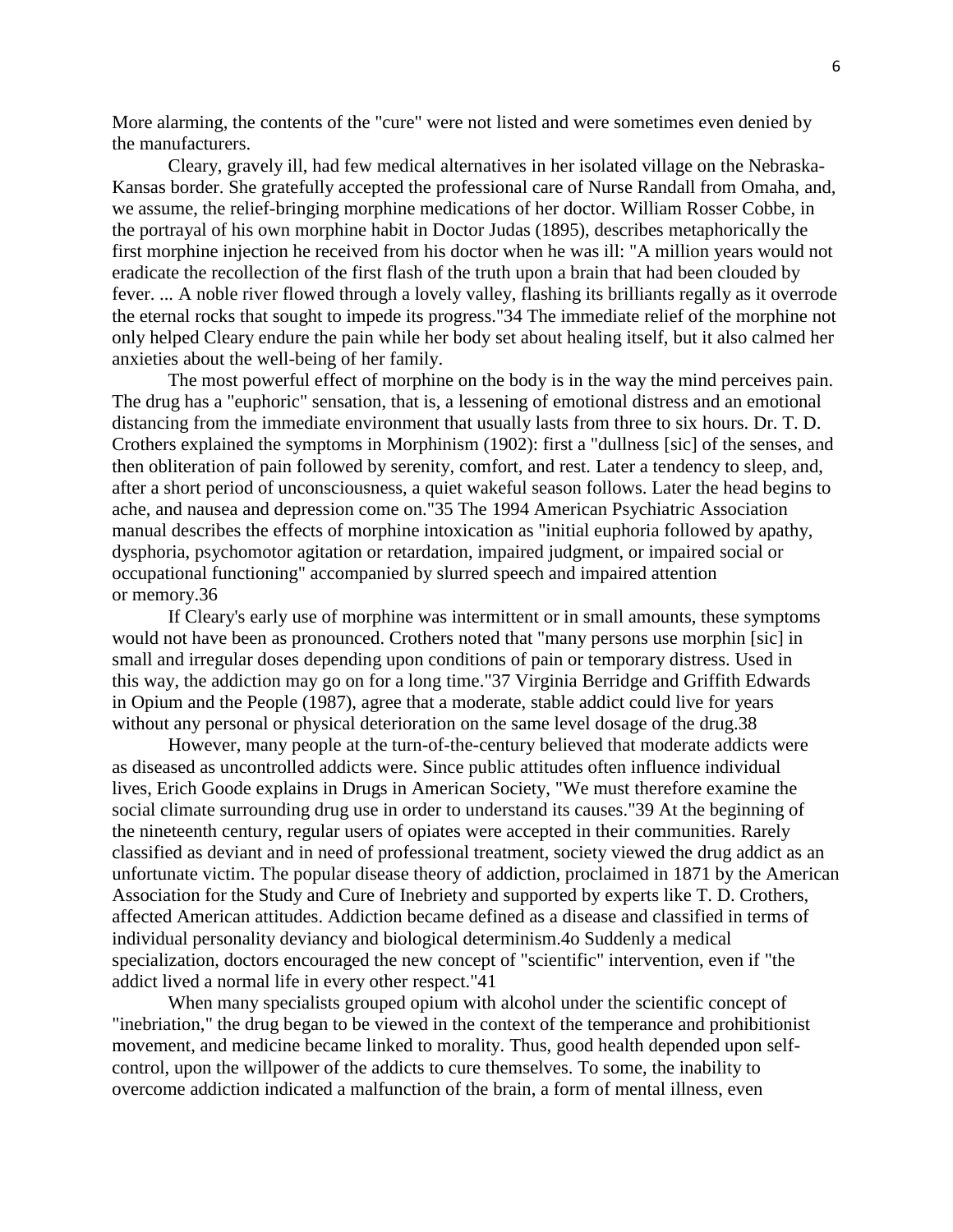lunacy,42 Crothers decreed, "Morphinism is a form of insanity." The next step was the insane asylum!

Opiate addiction increased throughout the nineteenth century, peaking in its last decade. America had approximately 313,000 opiate addicts prior to 1914.43 The majority of addicts were women, usually respectable, white, upper- and middle-class housewives whose addiction began through a doctor's prescription. Among male addicts, physicians lead the way, especially country doctors with their arduous workload and widely scattered patients. 44

With the help of morphine but without the help of her mother, who had died of pneumonia six months before Cleary's bout with childbed fever, she slowly resumed her responsibilities during the summer and fall of 1894-nursing her baby, caring for her other four children, running the household, and publishing a few stories and poems in Puck and the Chicago Tribune. Then, in December, ten months after her own near-death, the Clearys' daughter Marguerite, nearly six, died from typhoid fever, probably caused by contaminated water from the Hubbell community well, only eighteen feet deep. The following February 1895, her husband's health problems, presumably tuberculosis, recurred. And to complicate matters the economic depression of the 1890s struck Hubbell. Michael decided to go to Chicago and work for his father, not only to regain his health but also to supplement the family income. He had only been absent one month when little Rosemarie, age three, became ill and died. 45 Since Michael was unable to return to Hubbell, Cleary nursed her child and made the funeral arrangements alone.

Cleary was devastated. In the previous twelve months, not only had she herself nearly died, but she had lost two daughters and still mourned her mother's death in 1893. The summer of 1895 proved even more difficult. Her husband remained in Chicago, leaving her alone in Nebraska, in charge of the children, the household, and perhaps even the finances, as her outpouring of publishing suggests. Michael returned briefly in September when daughter Vera Valentine came down with typhoid fever. He only stayed long enough for Cleary to nurse her safely through the bout with the dreaded disease before he returned to Chicago, making an absence from the family that year of nine months.

Apparently, Cleary endeavored to stop her reliance on morphine in the months following her illness, for in her letters to Peattie she complained of experiencing what she termed "heart attacks," "dysentery," "depression," and "weeping," all symptoms of drug withdrawal.46 Cobbe, in Doctor Judas, described his attempts at self-withdrawal from morphine:

At the end of these one hundred and twenty hours I was in a most deplorable condition. The surface of the body was pricked by invisible needles. If one who has felt the sensation of a single one will multiply that by ten million, he may dimly grasp the intensity of that form of suffering .... Every joint of the body was racked with consuming fire, while intermittently from every skin-pore there issued a deluge of sweat .... Above all, the soul was oppressed with disquietude, the heart fluttered like a wounded bird, and the brain faltered from irresolution.47

Cobbe accurately described not only the physical withdrawal symptoms but also his psychological dependence.

With a morphine addict for a doctor and a husband in Chicago, Cleary's solitary struggle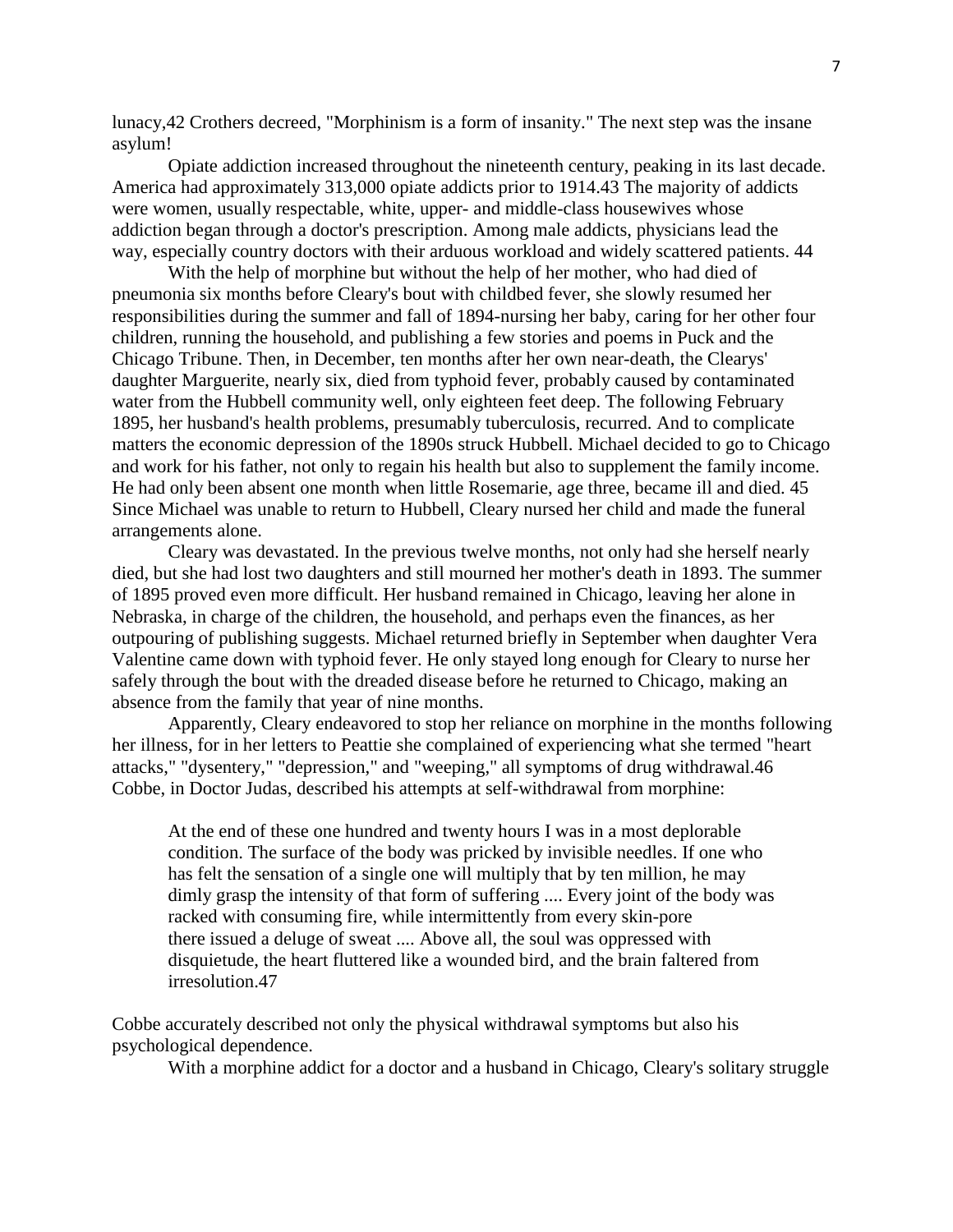to stop taking morphine must have seemed overwhelming. Apparently, she was able to either withdraw on her own or significantly lower her daily dosage, for the clouds seemed to lift for Cleary over the next few years. In 1897 she campaigned actively for the election of William McKinley for president, she published a novel set in Nebraska, Like a Gallant Lady, and she had another baby, "Teddie." In 1898 the Clearys sold their home and business and moved to Austin, an Irish suburb of Chicago. During the next twelve months, with money in the bank, Cleary was freed to write her most memorable works, short stories like "Jim Peterson's Pension," "An Ornament to Society," and "The Rebellion of Mrs. McLelland."48

Meanwhile, as Cleary's husband moved from job to job, relocating the family from one rented flat to another, the money the Clearys had obtained from the sale of their house and business in Hubbell must have run low. Suddenly, in 1900, Cleary stopped writing quality stories and began churning out sentimental stories for the newspaper syndicates for ten to fifteen dollars apiece. The first of these, "The Boy's Mother," appeared in the Chicago Tribune on 8 February, and narrates the story of a family whose son had died of grief over his mother's morphine addiction. Evidently, Cleary had returned to morphine- or had never quit. Recognizing her problem, Cleary attempted a private sanitarium cure the following year, perhaps like the one in Edison Park, Illinois, advertised in the Chicago News which promised: "Drunkenness, morphine, cocaine-cure guaranteed; painless, permanent. New Sanitarium."49 Such private institutes proliferated at the end of the nineteenth century. "Inebriety treatment consisted of physicians who ministered to the addict's medical problems and attempted ambulatory detoxification," states William L. White in Slaying the Dragon. Many of these treatments involved "protocol whereby patients came for the medicines three or four times a day while they were living at home or being boarded in a hotel."5o This would have appealed to Cleary, who needed to care for her children and write to help support the family. The cure, however, was unsuccessful, and in the fall of 1903, after sending the children off to their private boarding schools and arranging for yet another move, she collapsed, bruising both knees. She appeared in Cook County Court on the Lunatic Docket and was admitted on 13 October 1903 to the Illinois Northern Hospital for the Insane at Elgin for "Mania" caused by morphine and alcohol dependence of four years duration.51

Widely diver se drug treatments proliferated at the turn of the century, many surrounded by intense controversy, both medical and moral. Most doctors agreed about the necessity of physical confinement for "scientific" treatment. 52 However, turn-of-the-century temperance leaders, who equated drug use with drunkenness, believed the problem a moral issue that justified some degree of punishment. Ironically, when people in the lower social classes became addicted, the condition was considered a moral vice, indicating irresponsibility or hedonism; in the higher social and intellectual classes, the addiction was characterized as a disease resulting from the stress of modern civilization.53

The Keeley Gold Cure, the St. George Association, the Turvey Treatment, and Dr. Kane's De Quincey home method all offered hope for the addict. In 1898, when the Bayer Company in Germany introduced heroin, a pain-killing derivative of morphine that is twenty-five times stronger, chemists at first proclaimed it as entirely "safe" and recommended it as a treatment for morphine addiction.54 Most turn-of-the-century sources acknowledge three modes of withdrawal, although the methods had many variants and were attributed to numerous experts. The most radical was the "sudden method" advocated by Levinstein. Once the patient entered the institution, he or she was wholly deprived of morphine, put to bed, isolated, and restrained. The advantage was in the rapidity of the cure-from four to six days; the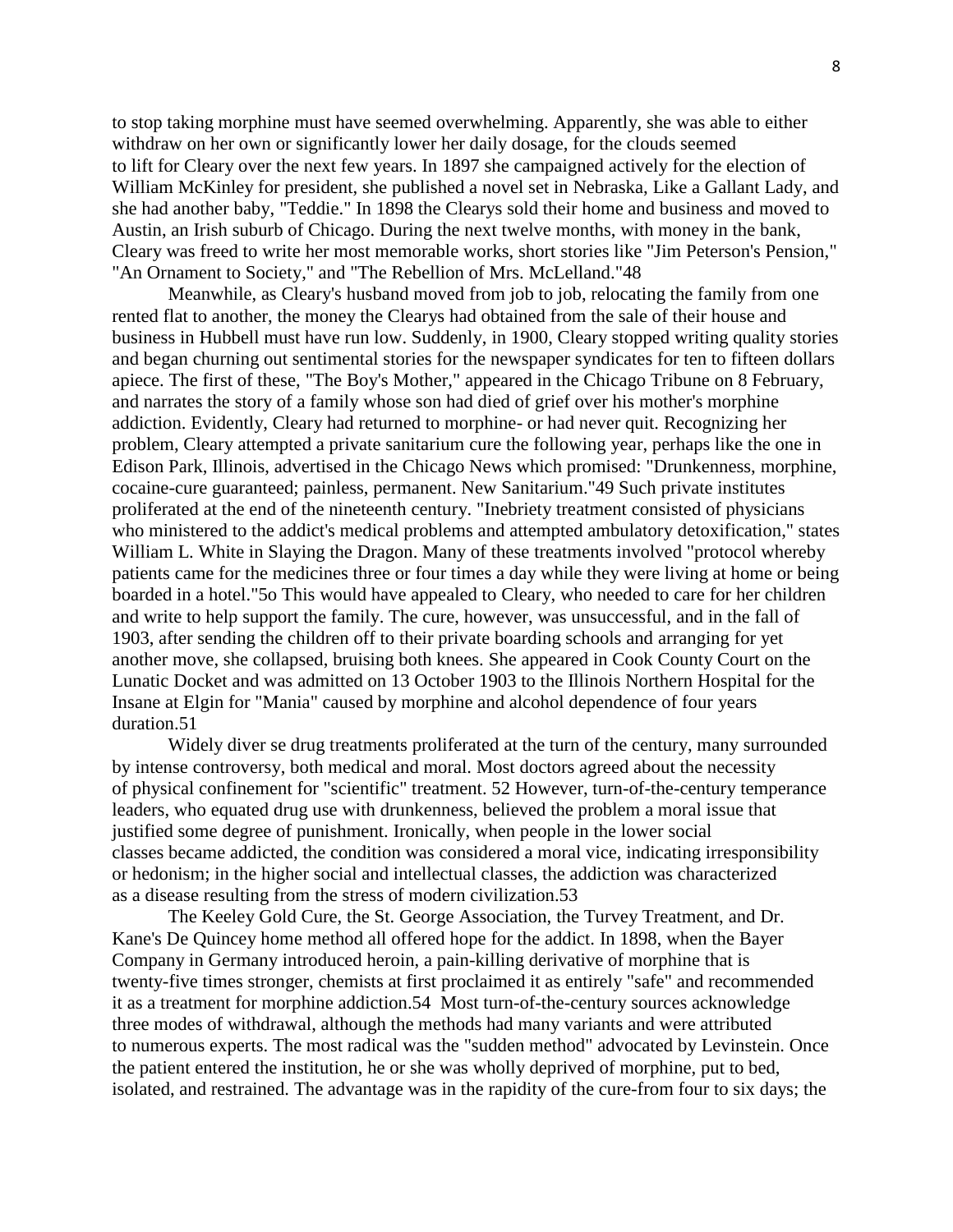disadvantage was "the danger to life of the patient."55 At the other end of the spectrum was the "gradual method," supported by Burkart, which extended over a period of several weeks. Although extremely safe, many physicians argued that since this treatment dragged on for weeks, "the sum of discomfort was greater" and the patient was not spared "a single symptom peculiar to the sudden method except perhaps the collapse."56 Dr. Albrecht Erlenmeyer, in his 1889 work On the Treatment of the Morphine Habit, proposed a modified method he termed the "rapid method." He believed that the addict could be weaned from morphine in six to twelve days, according to the individual, by gradually reducing the dosage and substituting caffeine, alcoholic stimulants, and narcotics.57 However, most doctors agreed that the minimum recuperation time for a patient was six months; for more difficult cases, one or two years would be necessary.

Cleary's specific treatment at Elgin will never be known, for the only record of her fourmonth stay contains merely admittance and dismissal information. However, what she might have endured can be reconstructed through contemporary medical books and articles, 58 Cleary's weekly letters to her son Jim, and a book written by Kate Lee, a patient at Elgin from 1899 to 1900, entitled A Year at the Elgin Insane Asylum.59

From her admittance on 13 October until she was transferred to the "Well Ward" the second week of December, Cleary spent nearly sixty days in the infirmary. Most doctors, whether using the rapid or gradual method, considered a fifty- to sixty-day treatment period as minimum and believed in a preliminary period of "purging" to eliminate all bodily fluids capable of storing the "poison." To achieve this end, doctors employed strychnine and calomel (chloride of mercury), powerful cathartics to empty the intestinal tract; a laxative (consisting of Rochelle powder, a crystalline compound used in making mirrors, sodium bicarbonate, and tartaric acid); and pilocarpine, a poisonous compound used to induce sweating.

Unfortunately, as Stage explains in Female Complaints, calomel was not only "therapeutically useless" but was also dangerous, for it "broke down in the intestines into a virulent mercurial poison." Moreover, Stage laments, "doctors quick to see the evils of patent medicines showed a remarkable blind spot when it came to the misuse of calomel, quinine, alcohol, morphine, and other dangerous drugs they used with abandon. In retrospect, it seems likely that medical doctors in the nineteenth century were responsible for at least as much promiscuous poisoning as the patent medicine vendors they attacked."60

The withdrawal of morphine began when the patient was completely dehydrated. Due to the stress of the treatment on the heart, doctors often needed to administer strychnine (a stimulant for the central nervous system), nitroglycerin (to dilate the blood vessels), or digitalis (a cardiac stimulant) to the patient for cardiovascular complications. Respiratory failure was another concern, and to aid or establish respiration, Dr. Kane in 1880 recommended atropia, strychnine, and ammonia as well as artificial respiration with electricity and oxygen. If the heart needed stimulation, he suggested subcutaneous injections of ammonia, whiskey, caffeine or coffee; intravenous injections of ammonia and hot water; and whiskey or ammonia enemas.6l

Once the crisis was over, withdrawal symptoms lasting eight to ten days set in: delirium tremens, acute manias, insomnia, severe diarrhea, intestinal colic, nausea, vomiting, and labored and deficient heart action. To counteract this, doctors prescribed bromides, quinine, strychnine, chloral, opium, cannabis, laudanum, cold showers, and electric baths. Erlenmeyer declared that if a patient is "used to alcohol, let him have it freely. After complete withdrawal of and weaning from morphine, opium may be given in large doses." He also recommended that "whisky and port wine, and strong beer are to be freely given."62

At the end of thirty days, on 14 November 1903, Cleary was able to write her first letter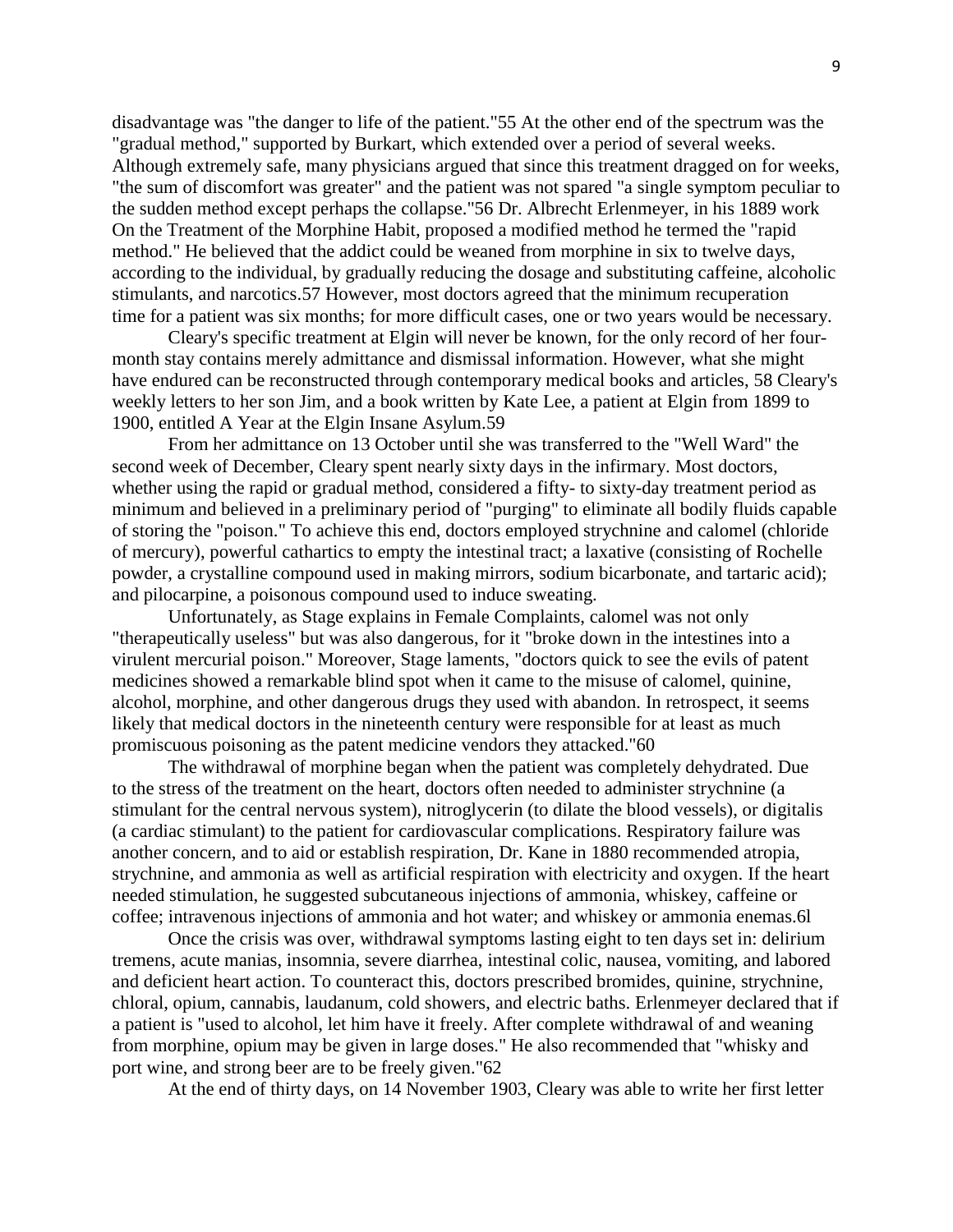to her son Jim from the infirmary, declaring that she was gaining back the twenty-four pounds she had lost: "I am creeping back and have got up to 96 Ibs." By 27 November, although she still remained in the infirmary, Cleary's spirits were high. She wrote to Jim: "Dear boy, the recovery is absolute. I never said that before. Indeed, I wrote the reverse to the other sanitarium the day after you graduated. And I have been told that I am not being detained for any reason concerning my physical or mental conditions, but merely to 'make sure.' The Judge [Dunne] told me this morning that as there was no case on record here of a patient making a complete cure in the time I have, they were unwilling to have me leave. But he also says, that he can imagine nothing more torturing than absolute idleness and now, with a sound mind in a sound body, I am chafing against inaction. I shall not soon take up housekeeping in any case-chiefly for the reason that it will pay me better to write."

On 12 December, Cleary shared more good news with her son: "I was transferred to the 'well' ward last Tuesday. It is much more pleasant than being in the infirmary. You would fancy coming in that you had entered a clean and comfortable hotel. There is a piano, a library, and we have the current magazines." The letter also revealed that Cleary would not be released from Elgin soon, so she settled in and made plans to begin writing. Her health continued to improve, and in her 12 January 1904 letter to Jim, she boasted of gaining forty-one pounds since her arrival at Elgin: "What do you think of that for a well Mamma? And a Mamma who is going to keep well too!"

Somehow, Cleary had acquired a typewriter during December, and by the middle of January, checks began arriving for stories accepted for publication. On 26 January, she even added a little humor in a letter to her son for the first time since her admission to Elgin: "Dear, it is time to join the motley throng, travel downstairs and out to dinner." By 4 February she wrote to Jim that she had finished ten short stories the week before and had started on a special article for some Chicago doctors.63 Toward the end of February, Dr. Whitman believed Cleary to be cured and ready to leave Elgin after four months of treatment. However, Michael refused to sign for her threemonth parole. Such incidents of cured patients not being released were not unusual, Lee stated. "It sometimes happens that ... when the doctors are willing to let one go, they cannot get anyone to come for her." She wrote of a case of a woman who had been at Elgin for four years, "not insane for the latter part of the time, at least; but she was unable to get any one to take her out. At last some friend, apparently not a relative, came for her." She noted, "With few exceptions the inmates of the Asylum were like birds vainly beating their wings against a cage in the effort to get out."64

Peattie relates in her memoirs that Whitman appealed to her "as Kate's nearest friend," saying that "he had done all he could for her, that he regarded her as sane but that she certainly would not remain so if she had to stay in the asylum."65 Peattie hesitated to intervene against Michael's wishes until she felt a spiritual presence, "the sweet and beseeching face of Kate's mother, long since in her grave." Elia promised the apparition, "I'll take her out, dear."66

Michael's reluctance to sign for Kate's release is a typical reaction, even today, for life with an active addict is like living with a tornado. Family members often have little faith in the addict's ability to stay straight and will do anything to prevent a relapse. Poor coping skills with the erratic mood swings of the addict would also cause them to fear resuming the codependent lifestyle.67 Moreover, Michael, who was living with his sisters, would not have received any counseling himself, only biased advice from his family.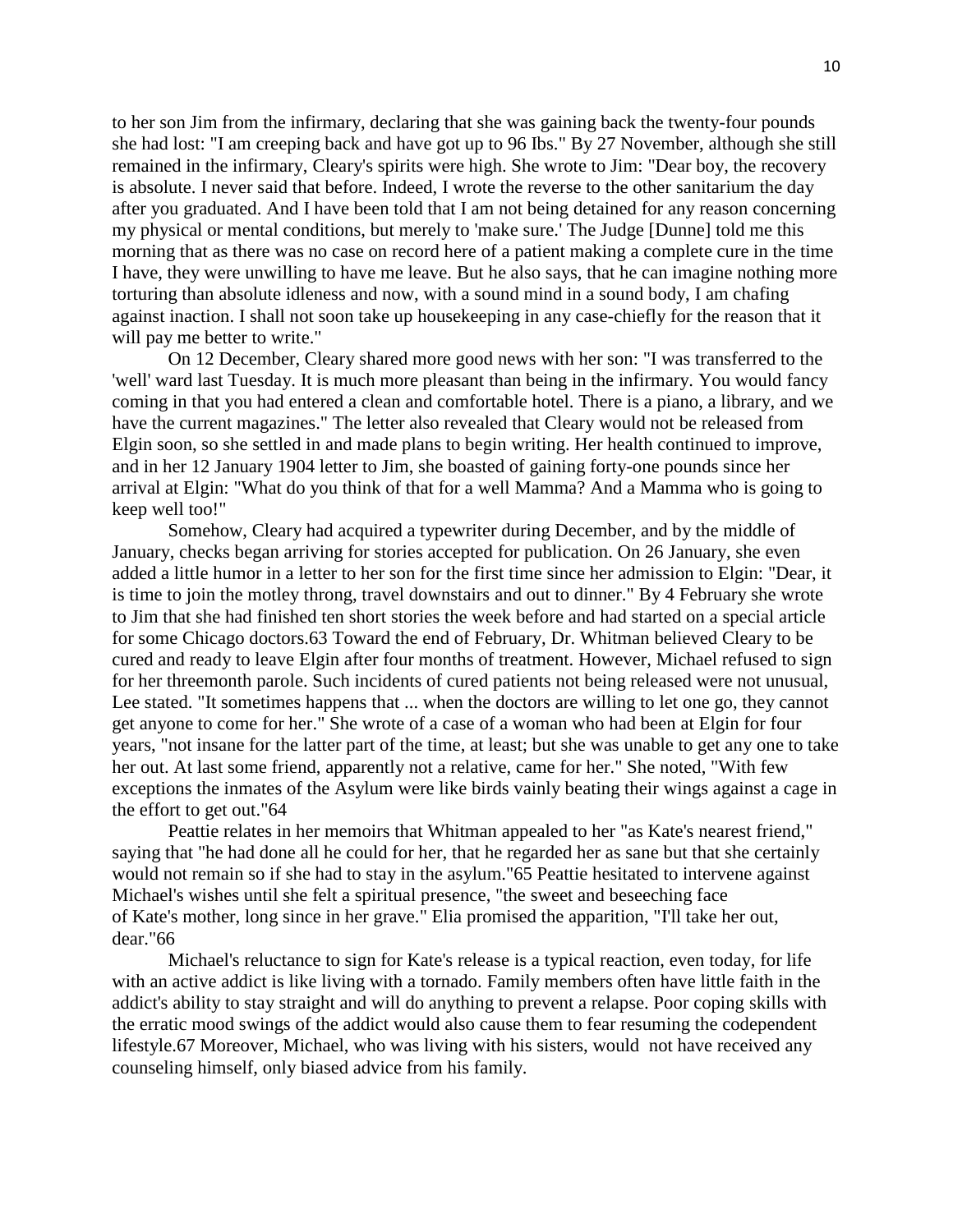On 5 February 1904, Cleary left Elgin and resided with the Peatties for three months where she was "faithful to her parole."68 On 5 May, she was officially released and moved by herself into an apartment in the Palace Hotel on the corner of North Clark and Indiana Streets. Although she was concerned about her husband's health, and he visited or telephoned her frequently, she refused to live with him or take money from him.

Cleary's decision to live apart from her husband could have several explanations. First, she accused Michael of not understanding "women and their needs" and of forsaking her: "But it is pretty hard when those you love fail you." And, in the last poem that she wrote, entitled "Teddie," she alluded to her disappointment in her husband's love: "the love that's worth the winning, / (Not always worth the keeping, sad to say)- / Because of all the sorrow and the sinning, / Like his-who did betray!"69 Because Cleary was a strong Catholic, divorce was out of the question.

Or, Cleary's doctors may have urged her to modify her lifestyle to avoid a relapse. In 1902 Dr. Crothers stated that "after-treatment" was often "perilous at home" and recommended a "change of surroundings and conditions of living. The withdrawal of the drug demands a revolution of conduct, act, and thought. New scenes and surroundings are helpful for their diversive effects. The mind must be led out of itself and turned away from old conditions and dependencies."70 Returning to housekeeping with Michael would probably have been a physical, financial, and emotional drain on Cleary's strength and limited resources.

Moreover, by the end of the nineteenth century, women had new options and were aspiring to greater independence and personal fulfillment. Many began to desire "a choice among roles different from the traditional one of mother and housekeeper," wrote Carroll Smith Rosenberg and Charles Rosenberg in "The Female Animal."71 Cleary wanted success as a writer and was willing to sacrifice to achieve this goal. She wrote to her son, "You know how necessary it will be in the future to keep my typewriter busy. If I had done more writing and less housework, I would be better off in every way today."

Cleary was determined to support herself and help finance her children's education at boarding schools, so she wrote until it was too dark to see in the evenings, then fell exhausted into bed. To pay her bills, she often had to pawn personal items, like her mother's wedding ring or her grandmother's earrings, and then write voraciously to redeem them.

Because of her poverty, Cleary did not eat well, which caused problems with her digestion. She began complaining in her letters of pain. Then, in the summer of 1904, the neuralgia that had plagued her throughout her childbearing years flared up again: "That horrid neuralgia seemed to go to my head-or the place where that romantic disorder is supposed to be located. I tossed around in wretchedness until dawn." Such symptoms were typical, believed Crothers, because the "sufferings reappear which were the original cause of the morphine habit." When "some old neuralgic condition reappears," he advised, "it must be met with tonics and mild sedatives."72 Cleary confided to her son, "I've been battling with physical pain for the past week, and it has rather worn in my courage. Neuralgia. Papa [Michael] wanted to get me quinine the other evening, but I've such a dread of all drugs now, I would not take even that."

By the fall of 1904, Cleary's life seemed to improve. She boasted of gaining weight, which renewed her spirits, and she bought a new typewriter. Moreover, her relationship with her husband was warming although she still refused to live with him, preferring instead to move across the street to the Monarch hotel where she could have a larger, warmer room. Her popular stories as well as feature articles continued to appear regularly in Chicago newspapers until the end of April 1905.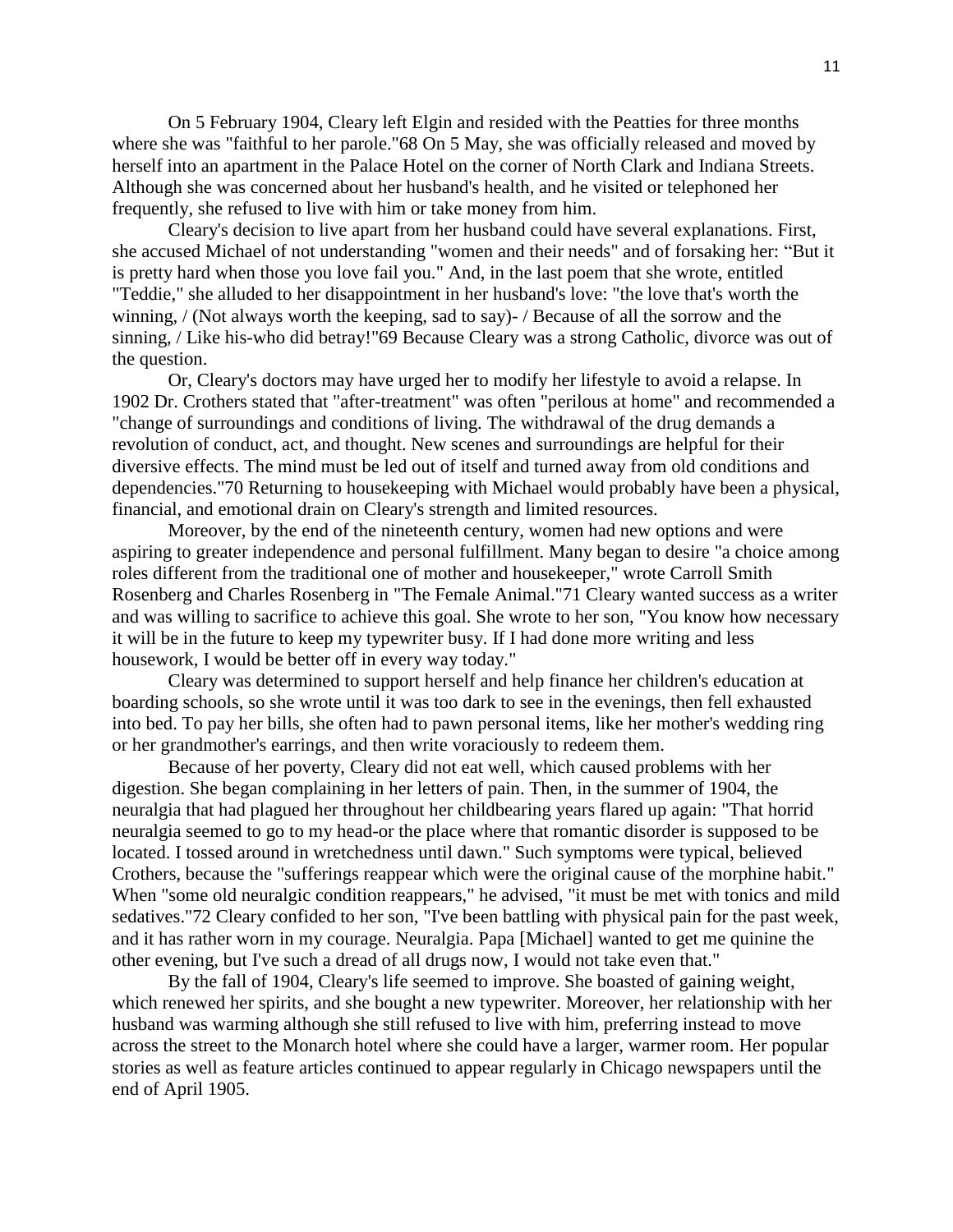Five weeks later, on 6 July 1905, Michael entered a petition in Cook County Court to have Cleary arrested and committed again to an insane asylum. At the courthouse, a doctor testified in writing, "This is to certify that I have examined Kate M. Cleary and that I have found her to be insane." That same day, she stood before a jury of seven men, who acquitted her and sent her home. Cleary returned to her room and stayed in bed for ten days until Michael brought the children to visit her. She went downstairs to the drugstore to meet them, but an argument broke out with her husband and she fainted. When she revived, she started upstairs with her youngest son, Teddie, to give him a poem she had written for him. When she reached the doorway, she collapsed and died.

The coroner's jury examined Cleary in the back room of the drugstore and declared "heart disease" as the cause of death. Her death certificate lists the cause as "fatty degeneration of the heart accompanied by fatty degeneration of the liver." This was a typical cause assigned to morphine addicts, and an autopsy was rarely performed.

So, what happened? Had Cleary resumed the use of morphine? Had she attempted a morphine cure that contained morphine itself? Was her husband's attempt to have her re-admitted to Elgin a desperate and a caring intervention?

Erlenmeyer exemplifies nineteenth-century beliefs about the causes of relapse. Immediately after treatment, he stated, "the patient feels physically well in every respect, and mentally fit for work; his general tone is cheerful and contented." However, this "buoyant state rarely continues" and relapse occurs because "the physical and mental forces of the patient are not yet enough restored to endure the strain of work." He suggested that a patient spend at least six months in "recreation and recuperation" before resuming work to avoid "physical weakness and mental dilapidation."73

Cleary had no choice but to work, and her letters to her son after her release from Elgin began to document the recurrence of health problems that had troubled her throughout her life: "neuralgia," "congestion of the womb," "insomnia," "headaches," "indigestion," "nervous ailment due to my age," and occasions of near blindness that her doctor told her were "induced by chronic heart trouble." These symptoms, many a consequence of long-term drug use, may have prompted her to return to morphine or patent medicines for pain relief. "The patient remembers the magic power of the morphine of former times," reported Erlenmeyer. "[H]e makes, with misgivings, the first injection, and if not more than two drops-no matter how small the quantitythe habit is reawakened, he is again its victim." 74 Even today, the relapse rate among morphine addicts reaches 40 to 50 percent.75

The heart attack Cleary suffered may have been induced by her attempt to stop taking drugs on her own. Peattie, in her memoirs, confided that "For the three months she lived with me she did not once touch the drug that was her ruin; but the day after the expiration of her parole she returned to it. She died miserably." 76 The withdrawal process, which takes from five to ten days, causes elevations in blood pressure and can be life threatening. Crothers in 1902 warned that "few morphin [sic] habitues live longer than ten or fifteen years after the beginning of the addiction. Most of them die in about ten years"(128).77 Cleary's addiction may have lasted as long as eleven years.

On the other hand, Cleary's death may have simply been caused by a heart attack, for she had suffered from heart problems even before her marriage. While Michael was investigating Hubbell in 1897, he worried about her health, urging, "I hope you take those cactina pellets. You should never be without them. Please take care of yourself for your boy." Cleary's early use of cactina, a substitute for digitalis, argues for a primary heart disease, perhaps caused by scarlet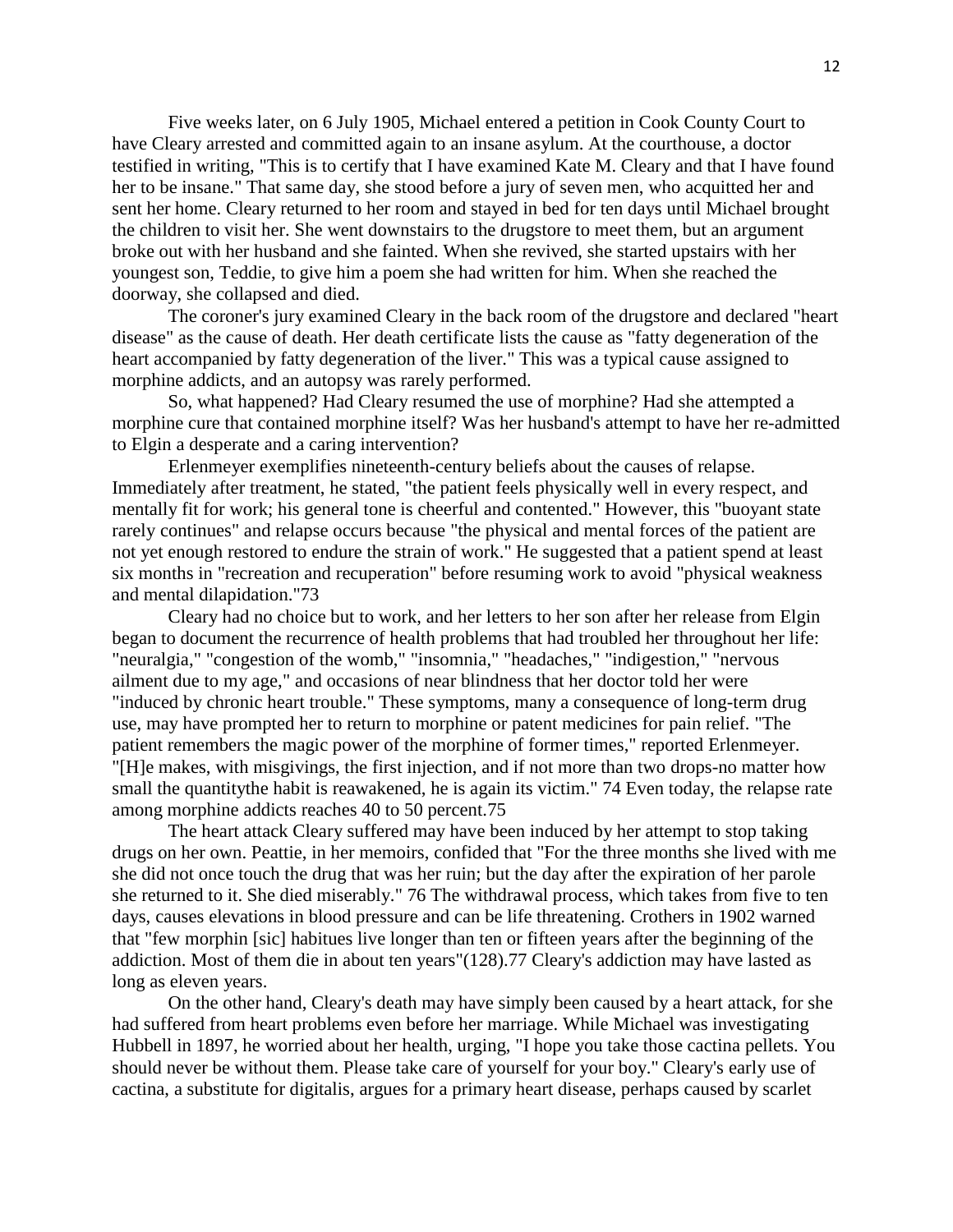fever during her youth, and her doctor's concern that she may not survive her last childbirth may have been a fear of heart failure.

Another intriguing factor complicates the puzzle. During the week that Cleary died, Chicago was experiencing record-high temperatures, and newspapers published lists of heatrelated deaths. Cleary lived in a third-floor apartment in the middle of downtown Chicago where, reported the Chicago Daily News, "A trail of deaths and prostrations told the story in the blistering streets." Perhaps, in her weakened state, Cleary died of heat exhaustion.

During the last ten years of Cleary's life, her typewriter became an important tool for survival and retribution. Cleary's writing helped her to endure. In 1895 she published humorous poems in Puck, realistic sketches about the prairie in the Chicago Tribune, and a children's story in the Youth's Companion. Between 1896 and 1900, Cleary wrote her most humorous stories. The Chicago Chronicle included her in its tribute to the three leading woman humorists in the city, lauding her "kindly and sympathetic gayety" and declaring that "there was never yet the trouble which she couldn't make one smile over."

In 1897 Cleary published Like a Gallant Lady, taking literary revenge upon the doctor who precipitated her addiction to morphine.78 She invented the fictional Dr. Eldridge for her scapegoat and described the Bubble, Nebraska, doctor "driving over the prairies in his ramshackle buggy, glancing from parched sod to pitiless sky ... being fortified by frequent administrations of morphine" and believing "that there was no God in heaven, no compassion nor supreme intelligence anywhere" (249-50). Throughout the text, Cleary berated him, calling him "a drugged fool" (251) and telling him, "stick to your hypodermic syringe, will you, and leave other people's affairs alone" (254 ).

Cleary also exhibited her knowledge of the dangers of patent medicine in Like a Gallant Lady. When her heroine discovered that an immigrant family was giving the baby medicines that would ev(m "cure chickens," Ivera explained to them that it wasn't "the right kind of medicine. That will not help him any"(121). Even when the stalwart Mrs. McLelland, in one of her short stories, became depressed, Cleary describes the old lady's black vial of "Composition Tea," which was "warmin' and soothin'," and which probably contained opiates(216).

In 1900, when Cleary turned entirely to writing "potboilers," short sentimental pieces that she could write and sell quickly to pay the bills, it signaled the lowest point in her addiction. Her first popular piece during this period details the shame caused by drugs. The nonbylined narrative, published on 8 February 1900, in the Chicago Tribune, with the sadly ironic title of "The Boy's Mother," tells of the ailing son of a brilliant statesman who had just died. Although everyone was sympathetic, only the family knew that the mother was a morphine addict. Because the boy knew his mother's "case was hopeless," he did not have the desire to recover. Kate described the mother's need for the drug without compassion:

"We don't know how she got it, sir. She must have bribed one of the nurses-she's that cunning. I'd suspected something for the last week-she was that quiet. But we caught her with a syringe and an ounce of the drug last night-just as she was going to use it. She's wild for it now. The doctor has just been here. He says when a case goes on as long as this-five full years-there's only an institution left."79

Cleary relentlessly described the depth of the woman's degradation as the mother pleaded, "Give it to me-give it to me! My God, I'll go crazy if you don't. The point of the needle is broken off? What do I care? You can tear my arm in pieces-only give it to me! Just a little bit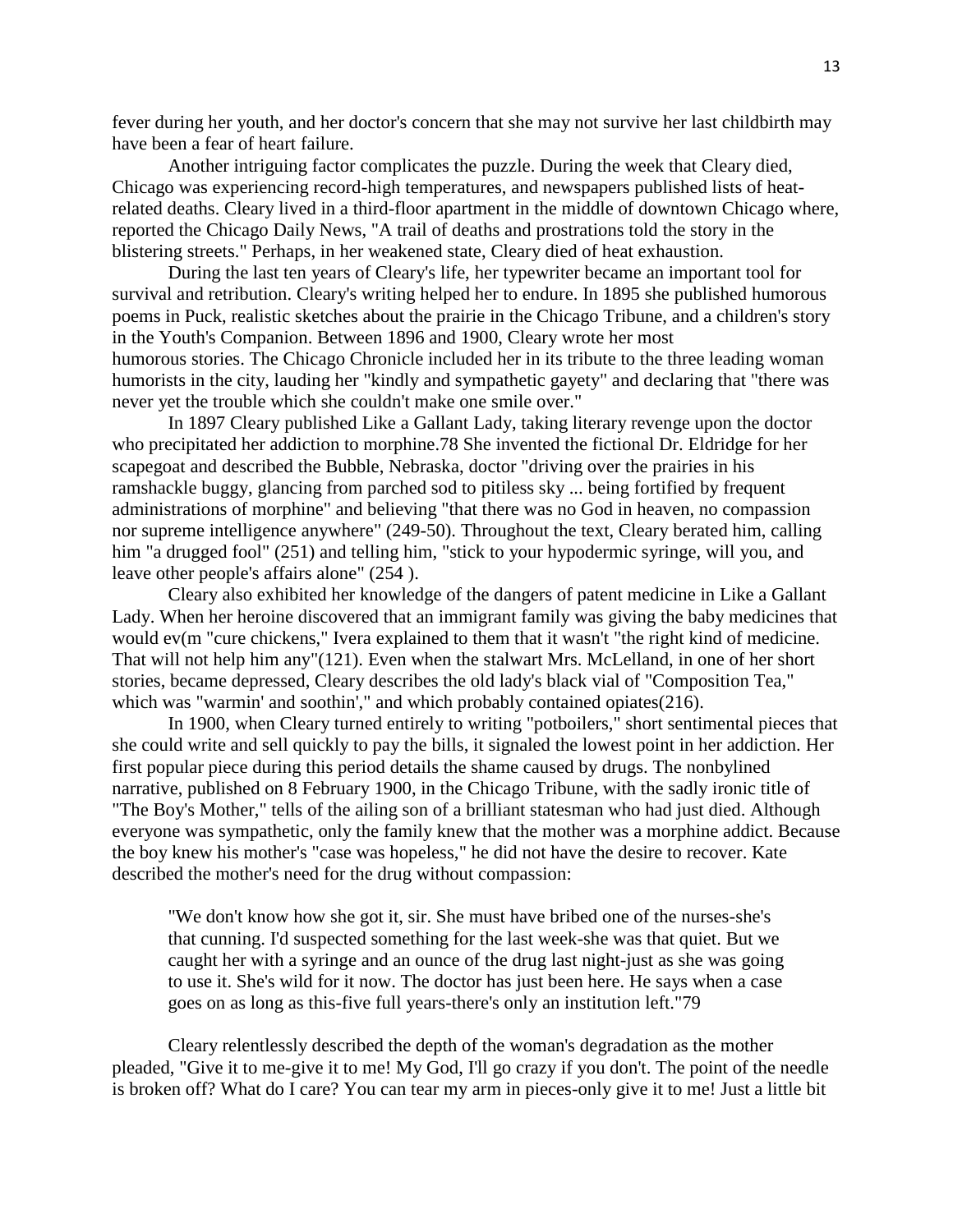of morphine-you can take my rings for it, Jane! Here-here! Only a few grains! Then I'll be stillso still." The verisimilitude of the addictive behavior is heart rending, especially because Cleary's own case must have paralleled it so strongly. She seems to have been both pleading for understanding as well as asking her son Jim and her husband for help.

Life must have seemed unendurable to Cleary, and death a means of escape. In 1901, shortly after the Chicago Tribune reported on the front page the suicides of. three women who drank carbolic acid, Cleary penned a similar tale, "The Destiny of Delores."8o Delores, a smalltown girl, arrived in Chicago naively believing she could make a living as a famous writer: "I've been reading a great deal about women who have succeeded. They almost all went to cities. Many worked hard for a time on newspapers. I can do it-I know I can. It's my destiny." However, the young, imaginative but untrained woman did not realize how hard it would be to earn a living by writing. Cleary wrote bitterly that Delores "did not dream that in such work experienced mediocrity counts for more than crude, unpolished talent." Just as Delores was in the act of drinking carbolic acid, the voice of a former lover startled her, and the vial symbolically splintered on the sidewalk. Love intervened and saved Delores, just as it did all of the heroines in Cleary's popular stories. She knew such conventional plots would appeal to the public and sell well. Perhaps, too, the sentimental tales helped her escape for a little while into a fantasy world where she, too, might be rescued.

Although Cleary remained silent about her addiction until it overcame her physically, her fiction reveals the progression of her emotions. At first, she lashed out bitterly against her victimization, condemning the doctors and the medicine manufacturers who deceived suffering people. As her addiction advanced, so did her despair, until she suffered not only her own pain but also the pain she caused others. Finally, seeing no recourse and finding no help, she, too, like Delores, must have considered suicide.

"Through the eyes of women," writes Lillian Schlissel in Women's Diaries of the Westward Journey, "we begin to see history as the stuff of daily struggle."81 Throughout much of Cleary's married life, women were idealized as morally superior and expected to devote themselves to their daily duties as wives and mothers. Husbands were to provide economic and physical protection. With the emergence of the "New Woman" at the end of the century, however, women who challenged such traditional roles, whether out of necessity or desire, "found themselves increasingly vulnerable to problems in their relationship with alcohol and other drugs."82 Their dependencies were often hidden or denied so as not to risk public exposure. Cleary's economic need to support her family, as well as her personal desire for public recognition as a writer, caused complex conflicts in her life and hampered her ability to free herself from the drug.

Cleary's fight to live a full life and become a successful writer while battling doctorinduced health problems graphically illustrates the reality for many turn-of-the-century women. Incompetent doctors, a lack of medical facilities, primitive knowledge of women's diseases, misapplied medications, and deep cultural biases shortened a life that had much left to offer. Her struggles will help us appreciate the heroism of not only her simple life but the unvoiced lives of other nineteenth-century women

## **NOTES**

.

1. Unless otherwise noted, biographical facts, news articles, and letters quoted in this text will be taken from this author's Kate M. Cleary: A Literary Life with Selected Works (Lincoln: University of Nebraska Press, 1997).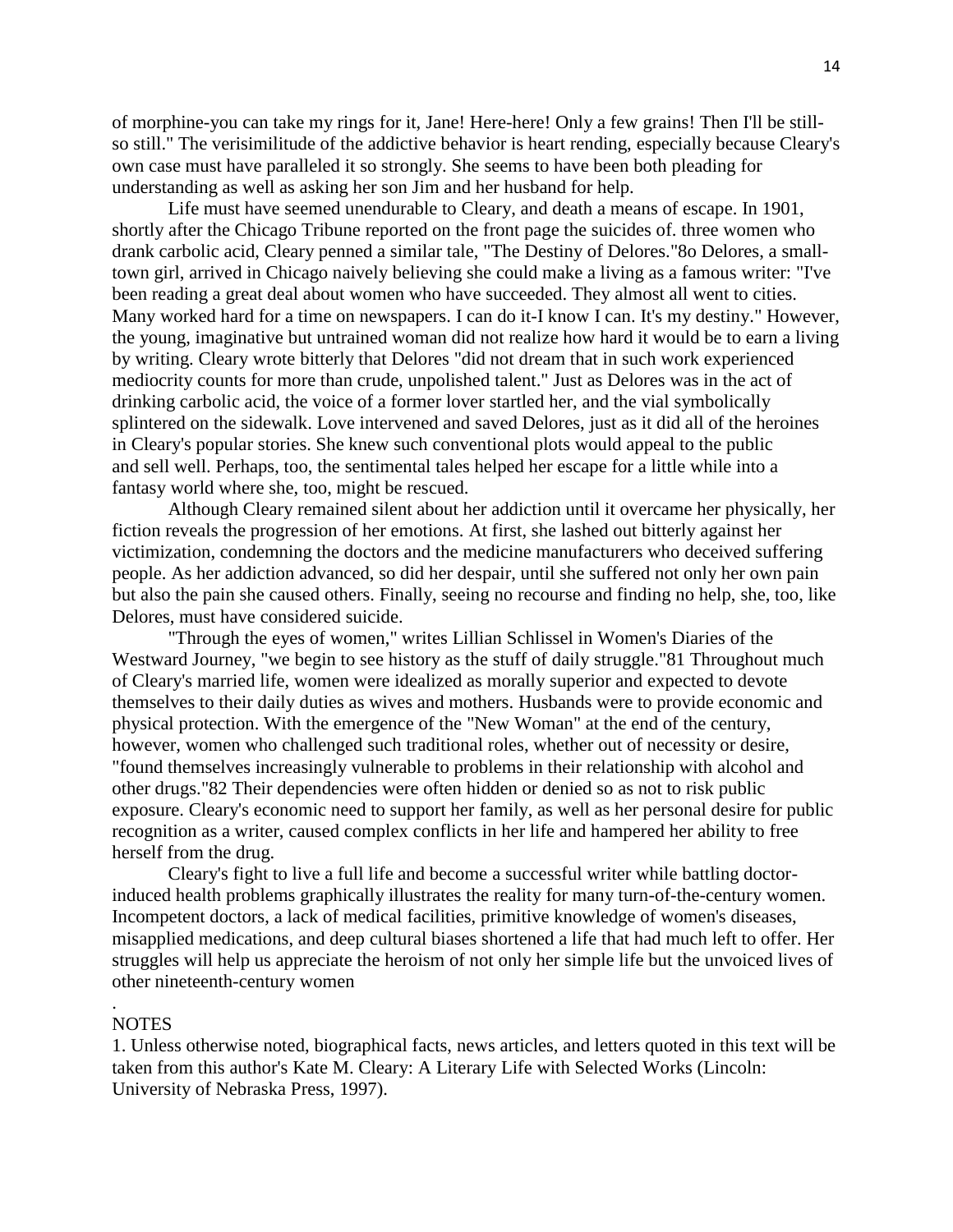2. Judith Waltzer Leavitt, Brought to Bed: Childbearing in America, 1750-1950 (New York: Oxford University Press, 1986), p. 57.

3. A slight fever is not completely abnormal, for an elevated temperature is a common postpartum condition, having various causes, such as hormonal changes. When Elia commented in the first letter that Michael should "not be too alarmed. Kate has wonderful recuperative ability," she was drawing on experience from her own childbirths as well as offering moral support. However, whereas "most postpartum fevers subside spontaneously within a few days and have no adverse consequences," puerperal fever is life-threatening (K.Codell Carter and Barbara R. Carter, ChiUlbed Fever:A Scientific Biography of Ignaz Semmelweis [Westport, Conn.: Greenwood Press, 1994], p. 97).

4. Albert F. Tyler, ed., and Ella F. Auerbach, compiler, History of Medicine in Nebraska (Omaha: Magic City Printing, 1928), p. 536.

5. Susan Reverby, "'Neither for the Drawing Room nor the Kitchen': Private Duty Nursing in Boston, 1873-1920," in Sickness and Health in America: Readings in the History of Medicine and Public Health, ed. Judith Walzer Leavitt and Ronald L. Numbers, 3d ed., rev. (Madison: University of Wisconsin Press, 1997), p. 253.

. 6. Irvine Loudon, ChiUlbed Fever: A Documentary History (New York: Garland, 1995), p. xxx. 7. J. H. Kellogg, Ladies' Guide in Health and Disease, Girlhood, Maidenhood, Wifehood, Motherhood (Des Moines, Iowa: W. D. Condit, 1883), p.478.

8. Although great changes occurred in late nineteenth-century American medicine, according to Leavitt in Brought to Bed (note 2 above), "some physicians ignored or tried to refute bacteriological theories during the rest of the century"(p.266). The "turn-of-the-century years were also the times when efforts at prevention and control of infection seemed least effective"(p. 154). William Rothstein concurs in American Physicians in the Nineteenth Century: From Sects to Science (Baltimore:Johns Hopkins University Press, 1985): "The indifference and even resistance of physicians to developments in bacteriology widened the gap between medical science and medical practice at the end of the nineteenth century" (p. 261).

9. Loudon, Childbed Fever (note 6 above), p. xxx.

10. 1. N. Reed, ed., Encyclopedia of Health and Home: A Domestic Guide to Health, Wealth, and Happiness, vol. 1 (Chicago: 1. N. Reed, 1882), pp. 633-35.

11. Oliver Wendell Holmes, "Puerperal Fever as a Private Pestilence." New England Quarterly Journal of Medicine (1984-3), 503-30. Scottish physician Alexander Gordon had discovered the theory of contagion as early as 1795, although his work was not publicly acknowledged or practiced until the late nineteenth century. It reached more widespread attention when Ignaz Semmelweis published his important 1858 study, Etiology, Concept and Prophylaxis of Childbed Fever (translated and edited with an introduction by K. Codwell Carter. Madison: University of Wisconsin Press, 1983). Semmelweis concluded that organisms from outside the body caused puerperal fever. By 1860 Louis Pasteur identified the streptococcus organism in women suffering from the illness.

12. Loudon, Childbed Fever (note 6 above), p. 52.

13. Ibid., p. 55.

14. Mrs. P. B. Saur, Maternity: A Book for Every Wife and Mother (Chfcago: L. P. Miller, 1888), p.633.

15. Although the use of forceps increased the chance of damaging the vaginal tissues, many doctors justified their use because it reduced the amount of time women spent in labor (Carter and Carter,Childbed Fever [note 3 above], p. 21).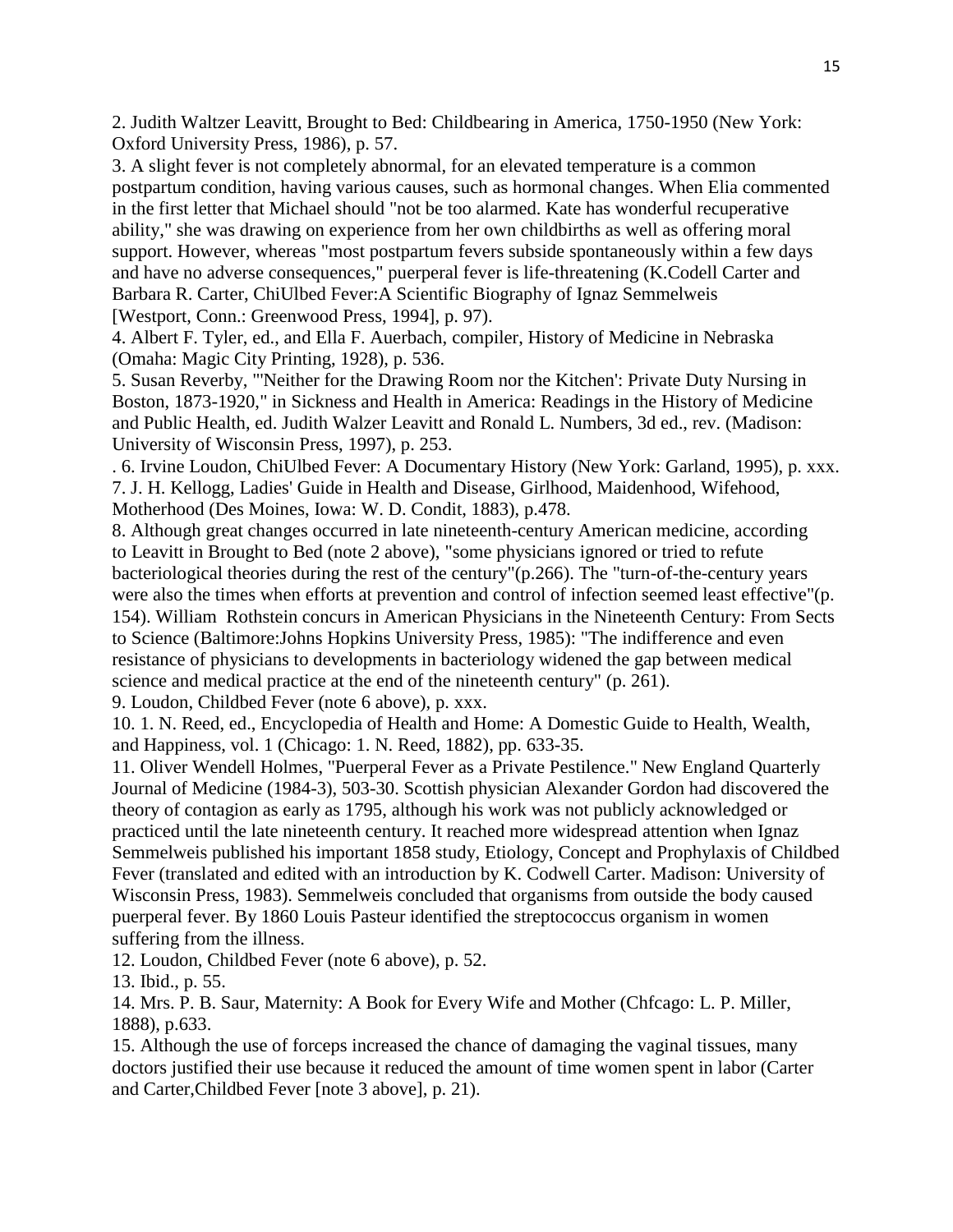16. Ibid., pp. 112-13; Loudon, Childbed Fever (note 6 above), p. xxix.

17. Tyler and Auerbach, History of Medicine in Nebraska (note 4 above), p. 36.

18. Ibid., pp. 132-33.

19. Kenneth M. Ludmerer, Learning to Heal: The Development of American Medical Education (New York: Basic Books, 1985), pp. 45-46.

20. Abraham Flexner, Medical Education in the United States and Canada, bulletin no. 4 (New York: Carnegie Foundation for the Advancement of Teaching, 1910), pp. 83-84.

21. According to Ludmerer in Learning to Heal (note 19 above), "As late as 1906, thirteen states still granted medical licenses to nongraduates" (p 235).

22. Rothstein, American Physicians (note 8 above), p. 291.

23. The isolation of morphine from opium was made early in the nineteenth century. Brought to the attention of the public in 1816 by German pharmacist Frederick WilliaI.I1 Sertiirner, who named the drug after Morpheus, the god of sleep, morphine was first produced commercially in England in 1821. By the early 1840s the drug was widely accepted in medical practice in Europe and America (Virginia Berridge and Griffith Edwards, Opium and the People: Opiate Use in Nineteenth Century England [New.Haven: Yale University

Press, 1987], pp. 135-38).

24. David T. Courtwright, Dark Paradise: Opiate Addiction in America Before 1940

(Cambridge: Harvard University Press, 1982), p. 48.

25. Berridge and Edwards, Opium and the People (note 23 above), p. 148.

26. Charles F. Levinthal, Messengers of Paradise, Opiates and the Brain: The Struggle Over

Pain, Rage, Uncertainty, and Addiction (New York: Anchor, 1988), p. 20.

27. H. H. Kane, The Hypodermic Injection of Morphia: Its History, Advantages and Dangers (New York: Chas. L. Bermingham, 1880), p. 24.

28. Courtwright, Dark Paradise (note 24 above), p.47.

29. Kane, Hypodermic Injection of Morphine (note 27 above), p. 5.

30. Courtwright, Dark Paradise (note 24 above), p. 47-48.

31. Ibid., p. 50.

32. Kellogg, Ladies' Guide in Health (note 7 above), p. 222. An inadequate medical education coupled with indolence tempted many practitioners to resort to the quick fix or morphine. "Not only was the graduate of a typical proprietary school ill-informed about the danger of repeated administration of opiates, but his general lack of diagnostic skills tempted him to fall back on blind, symptomatic treatment" (Courtwright, ibid., p. 50).

33. Courtwright, ibid., pp. 51-52.

34. William Rosser Cobbe, Doctor Judas: A Portrayal of the Opium Habit (Chicago, S.C.: Griggs, 1895), p. 32.

35. T. D. Crothers, Morphinism and Narcomanias from Other Drugs: Their Etiology, Treatment, and Medicolegal Relations (1902; rpt., New York: Arno Press, 1981), p. 96.

36. American Psychiatric Association, Diagnostic and Statistical Manual of Mental Disorders, 4<sup>th</sup>

ed. (Washington, D.C.: American Psychiatric Association, 1994), pp. 249-50.

37. Crothers, Morphinism (note 35 above), pp. 127-28.

38. Berridge and Edwards, Opium and the People (note 23 above), p. 159.

39. Erich Goode, Drugs in American Society, 2d ed. (New York: Knopf, 1984), p. 19.

40. Berridge and Edwards, Opium and the People (note 23 above), pp. 154-56. Furthermore, since addiction could also be blamed on the individual's own "constitutional predisposition,"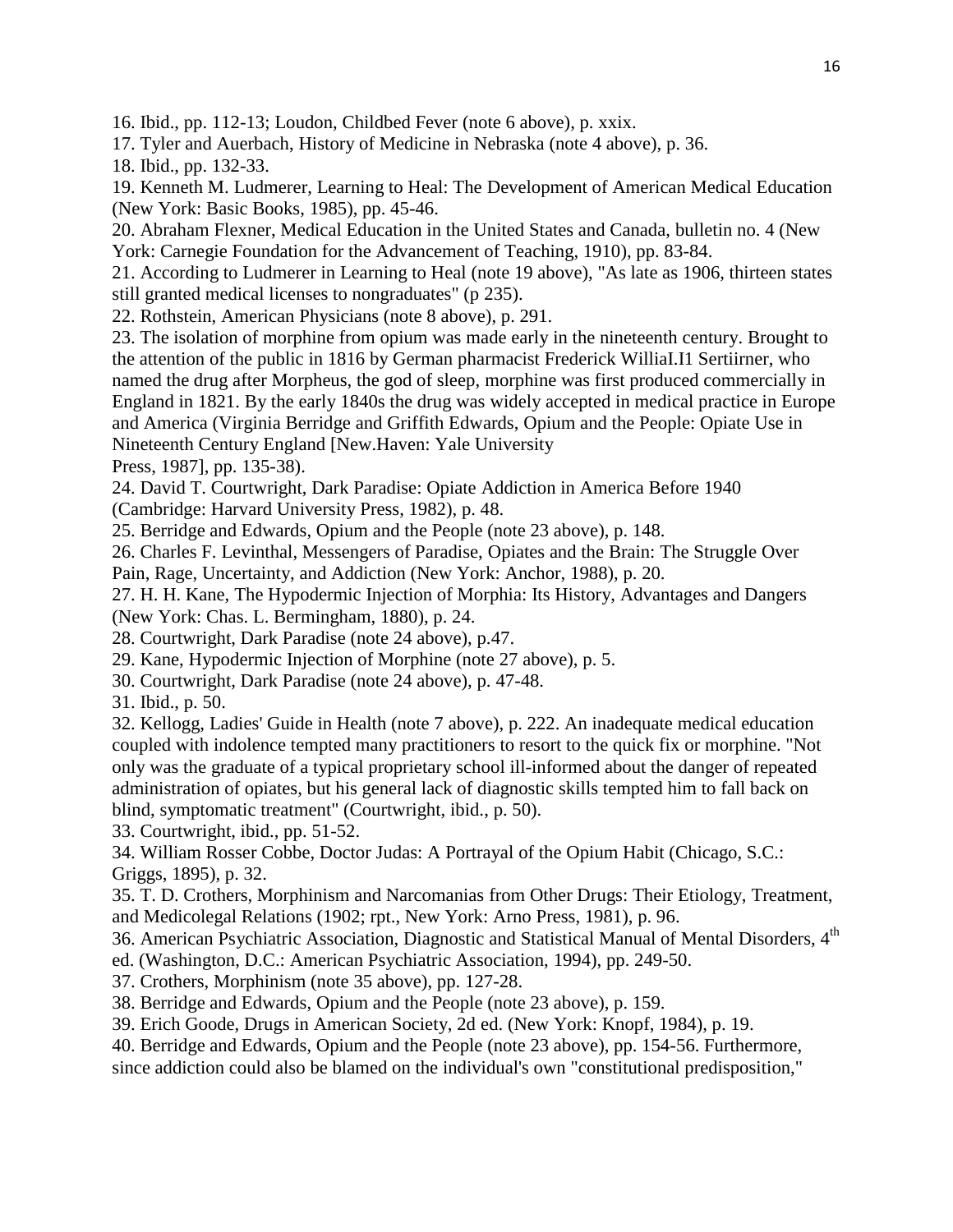biological determinism entered the scene, confirming once more the need for scientific intervention in the form of physician specialists.

41. Ibid., p. 159.

42. Ibid., pp. 152-53.

43. This is a ceiling estimate according to records of the imported supply (Courtwright, Dark Paradise [note 24 above], p. 15). However, estimates of opiate abuse in the United Sates in the 1990s is about 300,000 with a population four times greater (Charles F. Levinthal, Drugs, Behavior, and Modern Society, [Boston: Allyn and Bacon, 1996], p. 156).

44. Courtwright, ibid., pp. 36-41.

45. The causes for Rosemarie's physical handicaps and death are not known.

46. Charles E. Terry and Mildred Pellens, The Opium Problem (1928; rpt., Montclair, N.J.: Patterson Smith, 1970), pp. 442, 545, 549, 605; Diagnostic and Statistical Manual of Mental Disorders (note 36 above), pp. 250-51.

47. Cobbe, Doctor Judas (note 34 above), p. 27.

48. Kate M. Cleary: A Literary Biography with Selected Works contains the definitive bibliography of Cleary's works (pp. 229-50).

49. "Drunkenness, Morphine, Cocaine-Cure Guaranteed," Chicago News, 2 January 1904, p. 12. 50. William L. White, Slaying the Dragon: The History of Addiction Treatment and Recovery in America. Bloomington, IL: Chestnut Health Systems/Lighthouse Institute, 1998), p. 23. 51. If the duration of Cleary's addiction was four years, that would set the fall of 1899 as the beginning of her dependence on morphine, signifying that she had successfully stopped taking morphine around 1895, the years she describes the withdrawal symptoms. However, .in "The Boy's Mother" (Chicago Tribune, 8 February 1900, 7), the narrator says, "when a case goes on as long as this-five full years-there's only an institution left." That would mark 1895 as the time her dependence escalates, the year her second daughter dies and her husband leaves her to stay in Chicago, making the duration of her addiction eight years. Unfortunately, neither source is reliable. Moreover, Cleary's dependence on alcohol seems surprising, yet this may have occurred later in Chicago when she was desperate to stop taking morphine. However, cross-dependence, in this case the use of alcohol in connection with opiates, is common. When the effects of the morphine began to wear off, Cleary could have lessened withdrawal symptoms by taking some form of alcohol.

52. Berridge and Edwards, Opium and the People (note 23 above), p. 165; White 35 (Slaying the Dragon).

53. White, ibid., p. 35.

54. The addictive properties of heroin were not realized until 1910 (Levinthal, Messengers of Paradise [note 26 above], p. 21).

55. Dr. Albrecht Erlenmeyer, On the Treatment of the Morphine Habit, trans. Carl Meinerth (Detroit: George S. Davis, 1889), pp. 11-12.

56. Ibid., p. 5.

57. Ibid., pp. 28-41.

58. Terry and Pellens published The Opium Problem (note 47 above) in 1928, and it is still considered the most authoritative compendium on the history of drug abuse and treatment. I have condensed the material from contemporary sources in the text from pages 442-551 as well as information from Crothers's Morphinism, 1902 (note 35 above) and Erlenmeyer's On the Treatment of the Morphine Habit, 1889 (note 56 above) to arrive at what I consider to be Cleary's probable method of treatment.